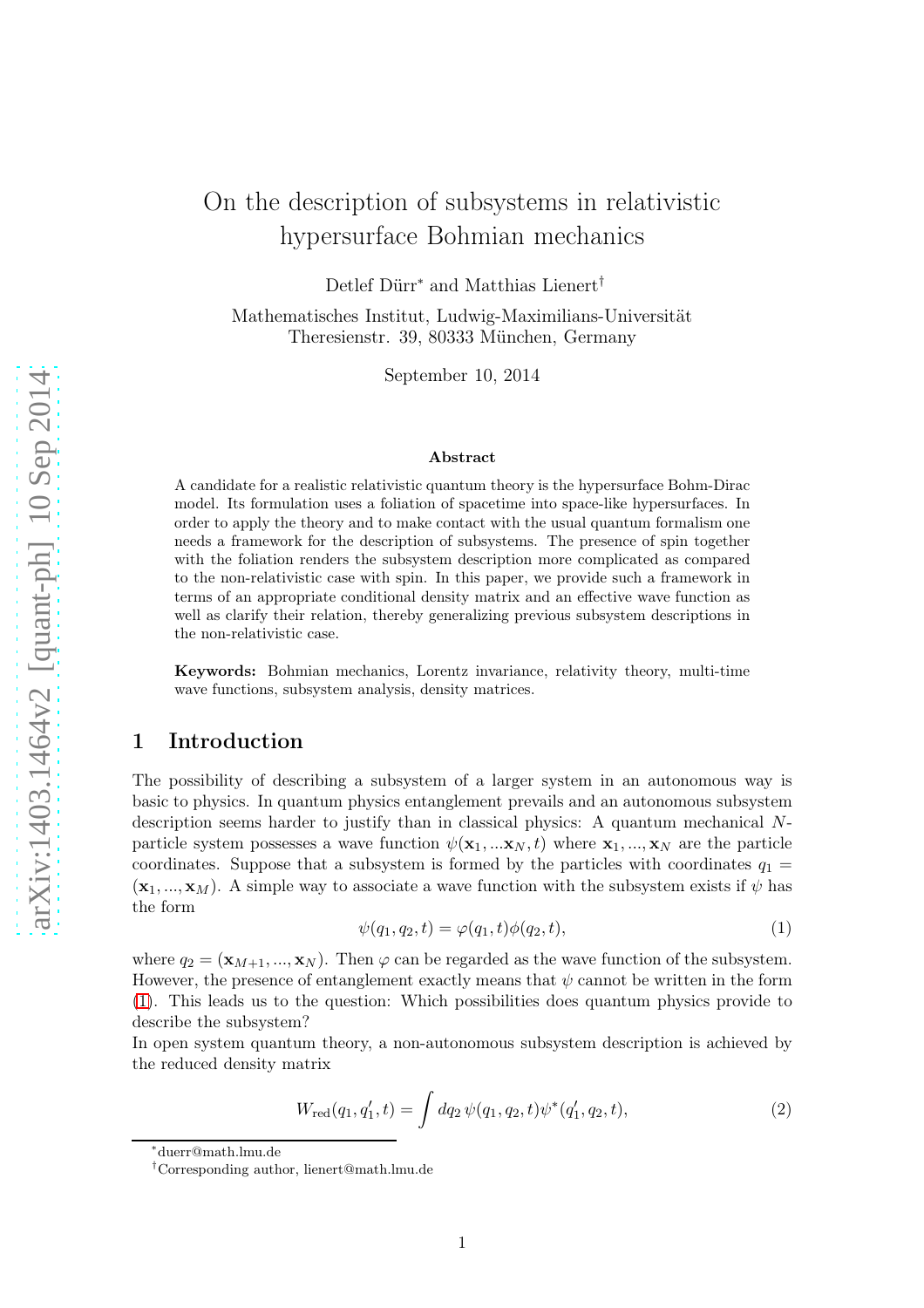where the environment is "traced out", i.e. its actual state is ignored. The description is non-autonomous because the time evolution for  $W_{\text{red}}$  is not given by a closed equation. In contrast, the association of the subsystem with a subsystem's wave function usually involves a preparation procedure like an ideal measurement which we informally describe by

$$
\psi(q_1, q_2, t=0) \xrightarrow{\text{Schrödinger evolution}} \sum_{\alpha} \varphi_{\alpha}(q_1, t) \phi_{\alpha}(q_2, t) \xrightarrow{\text{collapse}} \varphi_{\alpha_0}(q_1, t) \phi_{\alpha_0}(q_2, t), \tag{3}
$$

which leads to a projection onto a subsystem's wave function  $-$  a projection which depends on the wave function of the total system, the environment included. The projection procedure, also called the collapse of the wave function, is, however, not theoretically founded on the fundamental equations of quantum mechanics. This fact is also known as the measurement problem or objectification problem. In order to achieve a *justification* of the quantum formalism, a subsystem analysis is needed [\[1,](#page-13-0) [2\]](#page-13-1).

In Bohmian mechanics (BM; see e.g.  $[3, 4, 5, 6]$  $[3, 4, 5, 6]$  $[3, 4, 5, 6]$  $[3, 4, 5, 6]$ ), the subsystem description is part of the theory and the objectification problem therefore does not even occur. For spin-less BM, one can define a *conditional wave function*  $\psi_{\text{cond}}$  by plugging into the wave function of the larger system  $\Psi(q_1, q_2, t)$  the actual Bohmian environment configuration  $Q_2$  [\[7\]](#page-13-6):

<span id="page-1-1"></span>
$$
\psi_{\text{cond}}(q_1, t) = \frac{1}{\mathcal{N}} \Psi(q_1, Q_2(t), t), \tag{4}
$$

where  $\mathcal N$  is a normalization factor such that  $\|\psi_{\text{cond}}\| = 1$ .

The evolution of the subsystem configuration  $Q_1$  then only depends on the environment configuration via the conditional wave function. Besides, it is also possible to express conditional probabilities for the subsystem via  $\psi_{\text{cond}}$  only. Therefore, the conditional wave function is basic to the statistical analysis of BM [\[7\]](#page-13-6).

However, the description of a subsystem by the conditional wave function is typically not autonomous. Nevertheless, in certain situations this can be attained and the conditional wave function then becomes effective [\[7\]](#page-13-6), in the sense that even the implicit reference to the environment configuration (which is present in  $\psi_{\text{cond}}$ ) is lost. More precisely, we say that a subsystem has the *effective wave function*  $\psi_{\text{eff}}$  (up to normalization) at time t if the wave function  $\Psi$  of the total system and the environment configuration  $Q_2(t)$  satisfy

<span id="page-1-2"></span>
$$
\Psi(q_1, q_2, t) = \psi_{\text{eff}}(q_1, t)\Phi(q_2, t) + \Psi^{\perp}(q_1, q_2, t), \tag{5}
$$

where  $\Phi$  and  $\Psi^{\perp}$  have *macroscopically disjoint*<sup>[1](#page-1-0)</sup>  $q_2$ -supports and  $Q_2(t) \in \text{supp } \Phi$ .

The effective wave function reflects the idea of a quantum mechanical subsystem wave function that has been "prepared" by controlling the environment (e.g. experimental devices).  $\psi_{\text{eff}}$  persists as long as the Schrödinger evolution of the composite system does not destroy the effective product structure. If it exists,  $\psi_{\text{eff}} = \psi_{\text{cond}}$ .

For non-relativistic BM with spin, the conditional wave function does not exist anymore. Plugging the actual environment configuration into the wave function of the composite system yields a spinor-valued wave function which still contains all the spinor degrees of freedom of the environment: Denote the spin components of the wave function of the composite system by  $\Psi^{s_1s_2}$ . Then naively generalizing eq. [\(4\)](#page-1-1) yields

$$
\psi_{\text{cond}}^{s_1 s_2}(q_1, t) = \frac{1}{\mathcal{N}} \Psi^{s_1 s_2}(q_1, Q_2(t), t), \tag{6}
$$

which cannot be a wave function associated only with the subsystem, as the spin index of the environment is still present.

<span id="page-1-0"></span> ${}^{1}$ See [\[7\]](#page-13-6) for details.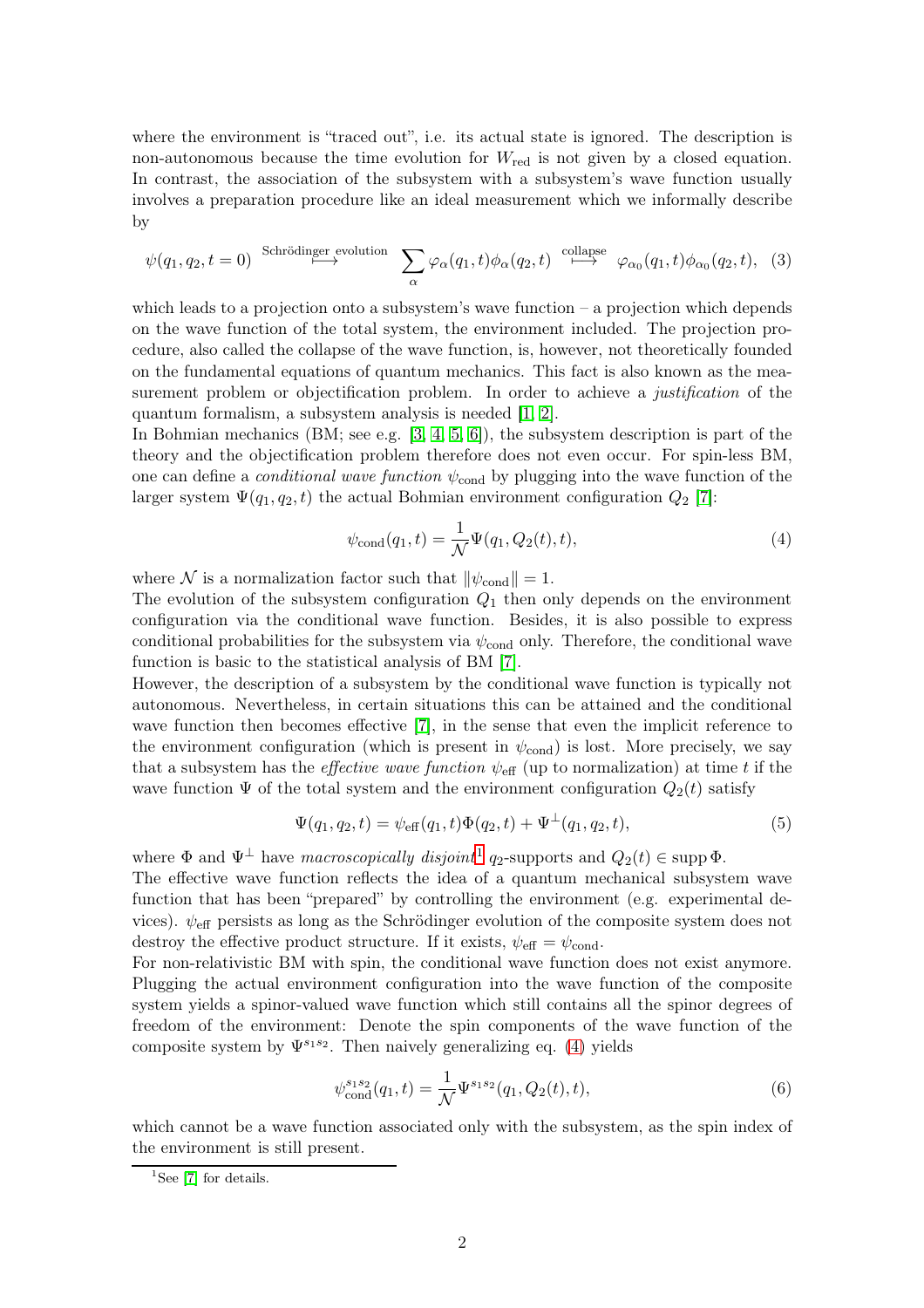The substitute is a *conditional density matrix* [\[8\]](#page-13-7) where the spinor degrees of freedom of the environment are traced out. Explicitly:

<span id="page-2-3"></span>
$$
W_{\text{cond}}^{\text{nonrel}} s_1^s(q_1, q_1', t) = \frac{1}{N} \sum_{s_2} \Psi^{s_1 s_2}(q_1, Q_2(t), t) \Psi_{s_1's_2}^{\dagger}(q_1, Q_2(t), t)
$$
(7)

where  $(\cdot)^\dagger$  denotes the conjugate transposed.

It turns out that the conditional density matrix functions in the same way as the conditional wave function in the spin-less case [\[8\]](#page-13-7). Of course, there are also situations in which an effective wave function exists [\[8\]](#page-13-7). It is clear that if this is the case the conditional density matrix is pure and given by the effective wave function. The converse is less obvious.

In this paper we extend the subsystem description to relativistic BM with spin, namely to the hypersurface Bohm-Dirac (HBD) model [\[9\]](#page-13-8). It turns out that the description leads to a non-trivial generalization of the non-relativistic conditional density matrix. We begin with a brief review of the HBD model and point out a Hilbert space adapted to the model. Next, we introduce the new conditional density matrix, analyze its properties and find a lifting to a density operator on said Hilbert space. Finally, we generalize the notion of the effective wave function and prove a lemma that clarifies its relation to the conditional density matrix.

## 2 The hypersurface Bohm-Dirac model

The hypersurface Bohm-Dirac model [\[9\]](#page-13-8) is a model of  $N$  entangled, non-interacting<sup>[2](#page-2-0)</sup> Dirac (point) particles with actual world lines  $X_k \in \mathbb{M}, k = 1, ..., N$ , where M is Minkowski spacetime with metric  $g = diag(1, -1, -1, -1)$ . It uses a multi-time wave function [\[10,](#page-13-9) [11,](#page-13-10) [12\]](#page-13-11)

$$
\psi: \underbrace{\mathbb{M} \times \cdots \times \mathbb{M}}_{N \text{ times}} \longrightarrow (\mathbb{C}^{4})^{\otimes N}, \quad (x_{1}, ..., x_{N}) \longmapsto \psi(x_{1}, ..., x_{N}) \tag{8}
$$

which is supposed to satisfy a multi-time system of non-interacting Dirac equations:

<span id="page-2-1"></span>
$$
\[i\gamma_k^{\mu_k}\partial_{k,\mu_k} - m_k\] \psi(x_1,...,x_N) = 0, \quad k = 1,...,N,
$$
\n(9)

where  $\partial_{k,\mu_k} = \frac{\partial}{\partial x_k^{\mu_k}}$ ,  $\mu_k$  is the four-index of the k-th particle,  $m_k$  stands for its mass and

$$
\gamma_k^{\mu_k} = 1 \otimes \cdots \otimes 1 \underbrace{\otimes \gamma^{\mu_k} \otimes 1 \otimes \cdots \otimes 1}_{k-\text{th place}}.
$$
\n(10)

is the  $\mu_k$ -th Dirac gamma matrix acting on the spin index of the k-th particle. As a consequence of eq. [\(9\)](#page-2-1) and its adjoint, the conserved tensor current reads:

<span id="page-2-2"></span>
$$
j^{\mu_1\cdots\mu_N} = \overline{\psi}\gamma_1^{\mu_1}\cdots\gamma_N^{\mu_N}\psi,\tag{11}
$$

where  $\partial_{k,\mu_k} j^{\mu_1\cdots\mu_N} = 0, k = 1, ..., N$ .  $\overline{\psi}$  stands for  $\psi^{\dagger} \gamma_1^0 \cdots \gamma_N^0$ . The other crucial ingredient besides the multi-time wave function is a foliation  $\mathcal F$  of spacetime into space-like hypersurfaces  $\Sigma$ , called "leaves" of F. The foliation may be thought of as being generated by the wave function itself, thus rendering the theory relativistic (see

<span id="page-2-0"></span><sup>&</sup>lt;sup>2</sup>A fully consistent relativistic interacting quantum theory does not exist. However, we expect that the form of the subsystem description does not change in the presence of interaction.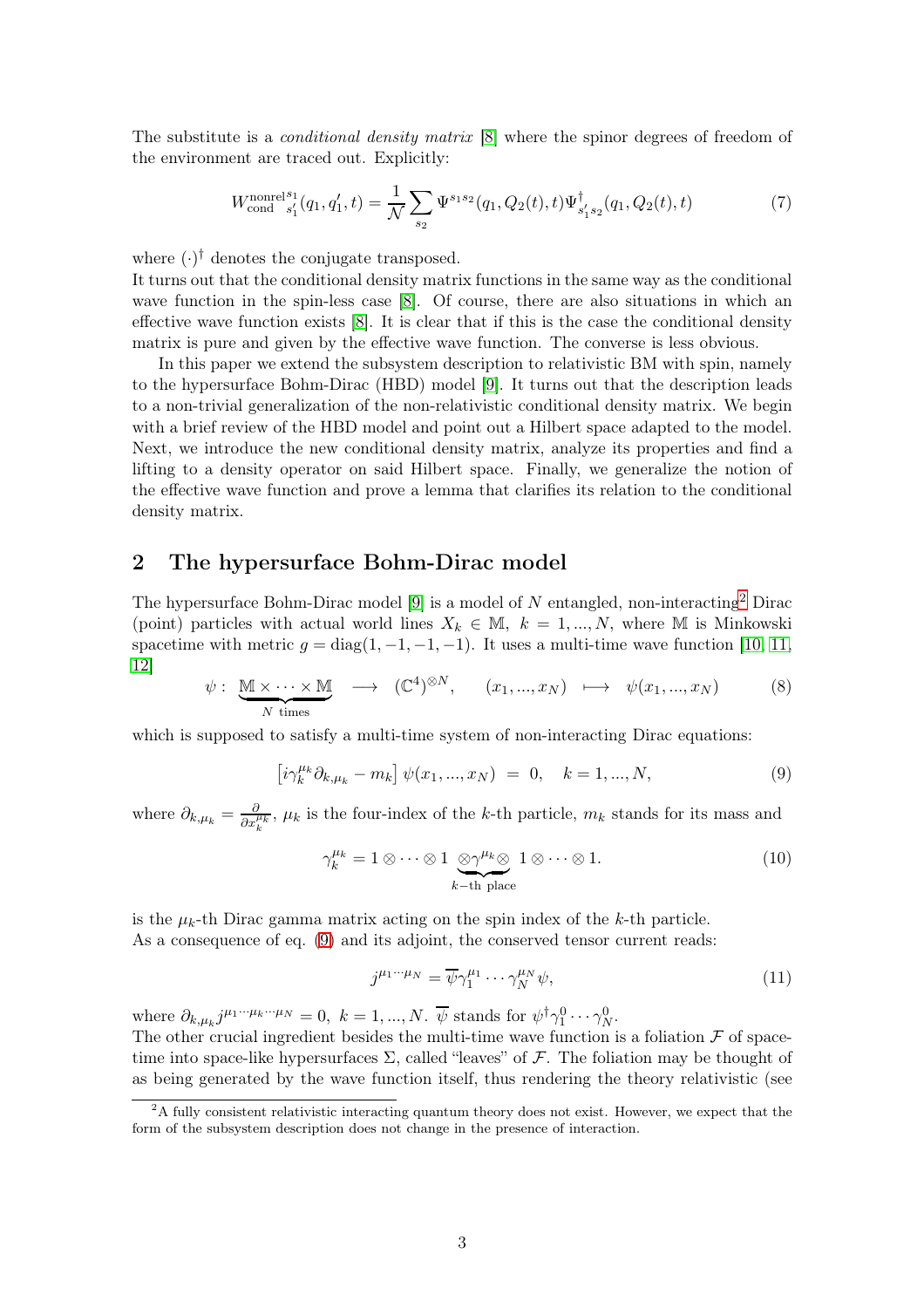[\[13\]](#page-13-12) for a critical discussion of this idea). Given such a foliation, the formulation of the relativistic guidance equation for the world lines is straightforward:

<span id="page-3-2"></span>
$$
\frac{dX_k^{\mu_k}(s)}{ds} \propto j^{\mu_1 \cdots \mu_k \cdots \mu_N}(x_1, ..., x_N) \prod_{j \neq k} n_{\mu_j}(x_j) \Bigg|_{x_i = X_i(\Sigma), i = 1, ..., N}.
$$
\n(12)

Here, n denotes the time-like future-oriented unit normal vector field associated with  $\mathcal F$ and  $X_i(\Sigma)$  the intersection point of the *i*-th world line with  $\Sigma \in \mathcal{F}$ , and  $X_k(s) \in \Sigma$ . The proportionality sign expresses that the tangent vector  $\dot{X}_k(\Sigma)$  should be parallel to the rhs (which is also a vector). This geometrical formulation implies the arbitrariness of the joint parametrization of the world lines via s.

The statistical import of the HBD model was analyzed in [\[9\]](#page-13-8):

$$
\rho \equiv \overline{\psi} \, \gamma_1 \cdot n(x_1) \cdots \gamma_N \cdot n(x_N) \, \psi \tag{13}
$$

obeys the continuity equation for curved surfaces and thus is an equivariant density on the leaves of the foliation, generalizing the well-known  $|\psi|^2$ -distribution. Therefore, the crossing probability of  $\Sigma \in \mathcal{F}$  is given by:

<span id="page-3-1"></span>Prob (particle *i* crosses 
$$
\Sigma
$$
 in  $d\sigma_i$ ,  $i = 1, ..., N$ ) =  $\rho(x_1, ..., x_N)d\sigma_1 \cdots d\sigma_N$ , (14)

where  $d\sigma_i$  denotes both an infinitesimal area on  $\Sigma$  around  $x_i$  as well as its 3-volume. Note that the above formula for the crossing probability is only valid for hypersurfaces  $\Sigma \in \mathcal{F}$ . The HBD model so far does not make any statistical statements for hypersurfaces not belonging to the foliation. That this fact need not be in conflict with the usual quantum formalism has been remarked in [\[9\]](#page-13-8).

## 3 Mathematical interlude

#### 3.1 Notation

For the rest of the paper, we consider a HBD system  $S$  (i.e. a set of particles) composed of two parts:  $S_1$ , the subsystem of interest and  $S_2$ , the environment. Schematically, we write this as  $S = S_1 \cup S_2$ . The number of particles splits according to  $N = N_1 + N_2$ . The wave function of S is denoted by Ψ. We refer to its spin components as  $\Psi^{s_1s_2}$  and to the partial trace over these spin components as  $\text{tr}_{\mathbb{C}^{k_i}}$  where  $k_i = 4^{N_i}$ ,  $i = 1, 2$ . If  $\Psi = \psi_1 \otimes \psi_2$ , then  $\overline{\psi}_1 = \psi_1^{\dagger}$  ${}^{\dagger}_{1}\gamma_{1}^{0}\cdots\gamma_{N_{1}}^{0}$  and  $\overline{\psi}_{2} = \psi_{2}^{\dagger}$  $\frac{1}{2}\gamma_{N_1+1}^0 \cdots \gamma_N^0$  where these gammamatrices now act on  $\mathbb{C}^{k_1}$  and  $\mathbb{C}^{k_2}$ , respectively. Consider a space-like hypersurface  $\Sigma \in$  $\mathcal F$  (we will use the symbol S for arbitrary space-like hypersurfaces). The configuration obtained by intersecting the world lines of the particles with  $\Sigma$  is denoted by  $Q(Sigma)$  =  $(Q_1(\Sigma), Q_2(\Sigma)) \in \Sigma^N$ . A generic configuration spacetime variable is called  $q = (q_1, q_2)$  $(x_1, ..., x_{N_1}, x_{N_1+1}, ..., x_N) \in \mathbb{M}^N$ . The complex conjugate of  $z \in \mathbb{C}$  is denoted by  $z^*$ .

#### 3.2 A relativistic Hilbert space

The appearance of the tensor current in the formula for the crossing probability suggests the definition of N-particle Hilbert spaces associated with space-like hypersurfaces  $S$ :

<span id="page-3-3"></span>
$$
\mathcal{H}_{\mathcal{S}}^{(N)} = \left\{ \chi : \mathcal{S}^N \to (\mathbb{C}^4)^{\otimes N} \, \middle| \, \langle \chi, \chi \rangle_{\mathcal{S}}^{(N)} < \infty \right\},\tag{15}
$$

with scalar product

<span id="page-3-0"></span>
$$
\langle \psi, \varphi \rangle_{\mathcal{S}}^{(N)} = \int_{\mathcal{S}} d\sigma_{1,\mu_1} \cdots \int_{\mathcal{S}} d\sigma_{N,\mu_N} \overline{\psi} \ \gamma_1^{\mu_1} \cdots \gamma_N^{\mu_N} \varphi. \tag{16}
$$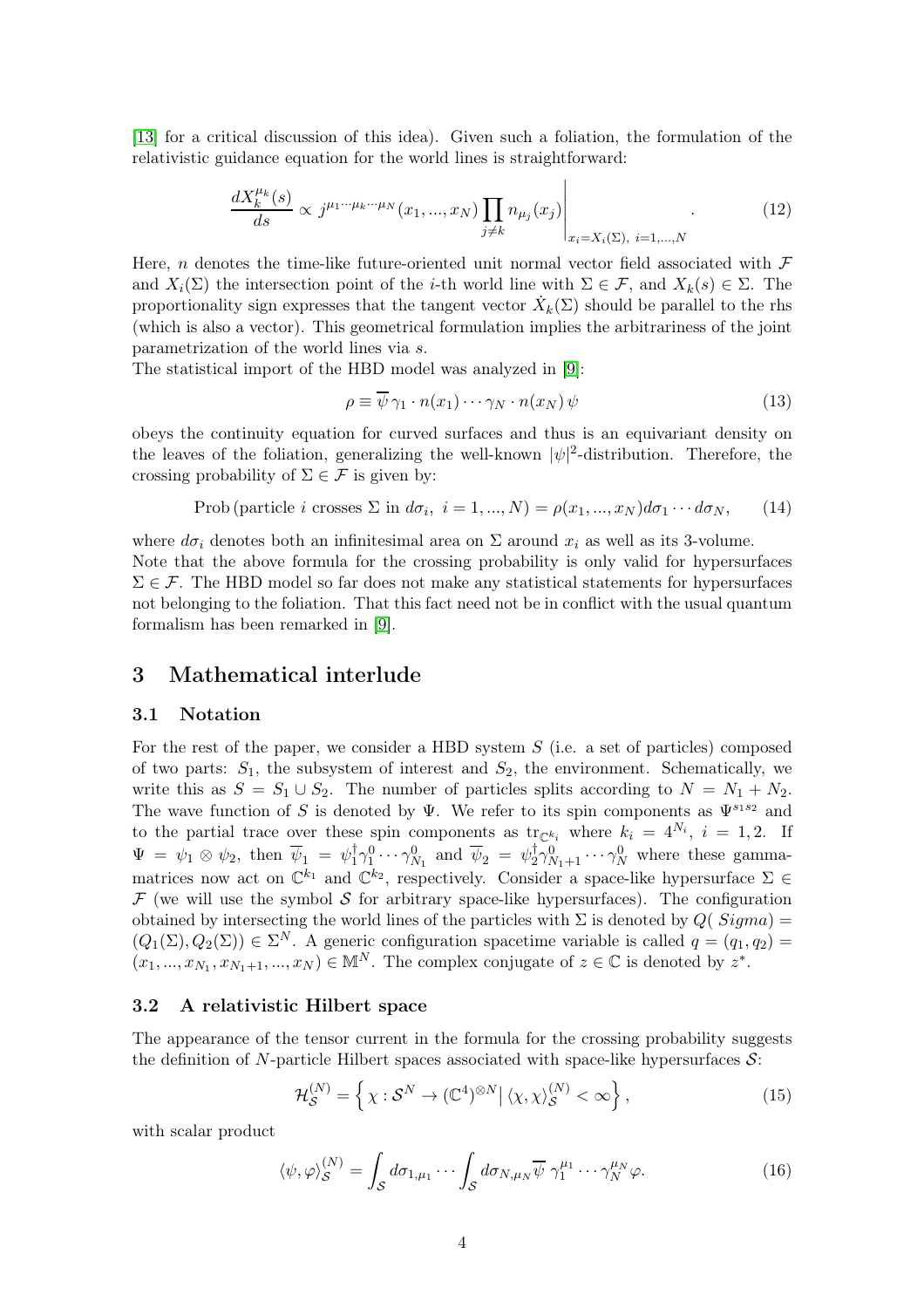Here,  $d\sigma_{k,\mu_k}$  stands for the product of  $d\sigma_k$ , the infinitesimal 3-volume element on S, with  $n_{\mu_k}$ , the future-directed unit normal covector field at S. The index k refers to the fact that the integration is performed with respect to the variables of the k-th particle.

The multi-time system of Dirac equations provides a multi-time wave function  $\psi(q)$ ,  $q \in$  $\mathbb{M}^N$  on the whole of configuration spacetime. To have a wave function also on configurations  $q \in \mathcal{S}^N$  where  $\mathcal{S} \notin \mathcal{F}$  may be important for the case that the wave function is used to generate  $\mathcal F$ . This can be achieved already if the system of multi-time equations is only defined on  $\mathscr{S} = \{(x_1,...,x_N) \in \mathbb{M}^N | (x_i - x_j)^2 \leq 0 \forall i \neq j\}$ , the set of spacelike configurations. The scenario of multi-time wave functions on  $\mathscr S$  is mathematically analyzed in [\[14,](#page-13-13) [15\]](#page-13-14).

A wave function in  $\mathcal{H}_{\mathcal{S}}^{(N)}$  can be obtained by restricting a multi-time wave function to S configurations  $q \in \mathcal{S}^N$ . Schematically:  $\psi_{|_{\mathcal{S}}}(q)$ ,  $q \in \mathcal{S}^N$ . The  $\mathcal{H}_{\mathcal{S}}^{(N)}$  $\mathcal{S}^{(N)}$  can be viewed as spaces of initial data for multi-time wave functions. The multi-time system of Dirac equations [\(9\)](#page-2-1) then yields a unitary evolution  $U_{\mathcal{S}\to\mathcal{S}'}$ :  $\mathcal{H}_{\mathcal{S}}^{(N)} \to \mathcal{H}_{\mathcal{S}'}^{(N)}$  between the Hilbert spaces  $\mathcal{H}^{(N)}_{\mathcal{S}}$  $S^{(N)}$  and  $\mathcal{H}_{S'}^{(N)}$  associated with different space-like hypersurfaces S and  $S'$ .<sup>[3](#page-4-0)</sup> We have:  $U_{\mathcal{S}\to\mathcal{S}'}\psi_{|\mathcal{S}}=\psi_{|\mathcal{S}'}$ . In particular, because of the uniqueness of solutions of eq. [\(9\)](#page-2-1) (cf. [\[15\]](#page-13-14)):  $\psi_{|_{\mathcal{S}}}(q) = \psi_{|_{\mathcal{S}'}}(q) = \psi(q)$  for  $q \in \mathcal{S} \cap \mathcal{S}'$ .

To see the unitarity of  $U_{\mathcal{S}\rightarrow\mathcal{S}'}$ , consider solutions  $\psi$ ,  $\varphi$  of eq. [\(9\)](#page-2-1) with compact support on any space-like hypersurface with respect to each of the coordinates  $x_i$ . Then the generalized tensor current

<span id="page-4-3"></span><span id="page-4-1"></span>
$$
j^{\mu_1\cdots\mu_N}[\psi,\varphi] \; := \; \overline{\psi}\gamma_1^{\mu_1}\cdots\gamma_N^{\mu_N}\varphi \tag{17}
$$

is conserved, i.e.  $\partial_{\mu_k} \overline{\psi} \gamma_1^{\mu_1} \cdots \gamma_k^{\mu_k} \cdots \gamma_N^{\mu_N} \varphi = 0, \ k = 1, ..., N$ . The relation to the tensor current of eq. [\(11\)](#page-2-2) is  $j^{\mu_1\cdots\mu_N} = j^{\mu_1\cdots\mu_N}[\psi,\psi].$ 

The scalar product of  $\psi_{|_{\mathcal{S}}}$  and  $\varphi_{|_{\mathcal{S}}}$  can be expressed as:

<span id="page-4-2"></span>
$$
\langle \psi_{|_{\mathcal{S}}}, \varphi_{|_{\mathcal{S}}}\rangle_{\mathcal{S}}^{(N)} = \int_{\mathcal{S}} d\sigma_{1,\mu_1} \cdots \int_{\mathcal{S}} d\sigma_{N,\mu_N} \, j^{\mu_1 \cdots \mu_N} [\psi, \varphi]. \tag{18}
$$

The continuity equations that  $j^{\mu_1\cdots\mu_N}[\psi,\varphi]$  fulfils allow us to make use of the divergence theorem for a closed surface  $S \cup M \cup S'$ . Letting M go to space-like infinity, the boundary terms drop out. This has to be done for each of the hypersurface integrals. Thus:

$$
\int_{S} d\sigma_{1,\mu_1} \cdots \int_{S} d\sigma_{N,\mu_N} j^{\mu_1 \cdots \mu_N} [\psi, \varphi] = \int_{S'} d\sigma_{1,\mu_1} \cdots \int_{S'} d\sigma_{N,\mu_N} j^{\mu_1 \cdots \mu_N} [\psi, \varphi]
$$
\n
$$
\Leftrightarrow \langle \psi_{|_{S}}, \varphi_{|_{S}} \rangle_{S}^{(N)} = \langle \psi_{|_{S'}}, \varphi_{|_{S'}} \rangle_{S'}^{(N)} = \langle U_{S \to S'} \psi_{|_{S}}, U_{S \to S'} \varphi_{|_{S}} \rangle_{S'}^{(N)}.
$$
\n(19)

The scalar product [\(16\)](#page-3-0) has a clear physical meaning for  $S = \Sigma$ ,  $S' = \Sigma'$ ;  $\Sigma$ ,  $\Sigma' \in \mathcal{F}$ : Then the norm of a wave function  $\|\psi\|_{\Sigma}^{(N)} = \sqrt{\langle \psi, \psi \rangle_{\Sigma}^{(N)}}$  $\sum_{\lambda}^{(N)}$  gives unity by eq. [\(14\)](#page-3-1), irrespective of  $\Sigma$  due to eq. [\(19\)](#page-4-1). If furthermore  $A \subset \Sigma^N$ ,  $\langle \psi, 1_A \psi \rangle_{\Sigma}^{(N)}$  $\sum_{\Sigma}^{(N)}$  is the probability for  $Q(\Sigma) \in A$ . Here,  $1_A$  denotes the characteristic function of A.

In the literature on the one-particle Dirac equation (see e.g. [\[16\]](#page-13-15)), one uses  $L^2(\mathbb{R}^3)\otimes\mathbb{C}^4$  with scalar product  $\langle \psi, \varphi \rangle = \int d^3x \, \psi^{\dagger} \varphi$ . The construction for  $\mathcal{H}_{\mathcal{S}}^{(1)}$  $\mathcal{S}^{\{1\}}$  reduces to this formula in the case of flat hypersurfaces, i.e. equal-time surfaces in a distinguished Lorentz frame. Because of this fact and the last point, we regard the use of  $\mathcal{H}_{\mathcal{S}}^{(N)}$  $S^{(N)}$  instead of  $L^2(\mathbb{R}^{3N})\otimes(\mathbb{C}^4)^{\otimes N}$  as natural.

<span id="page-4-0"></span><sup>3</sup>A time evolution between curved surfaces was first considered by Tomonga in a QFT context [\[12\]](#page-13-11).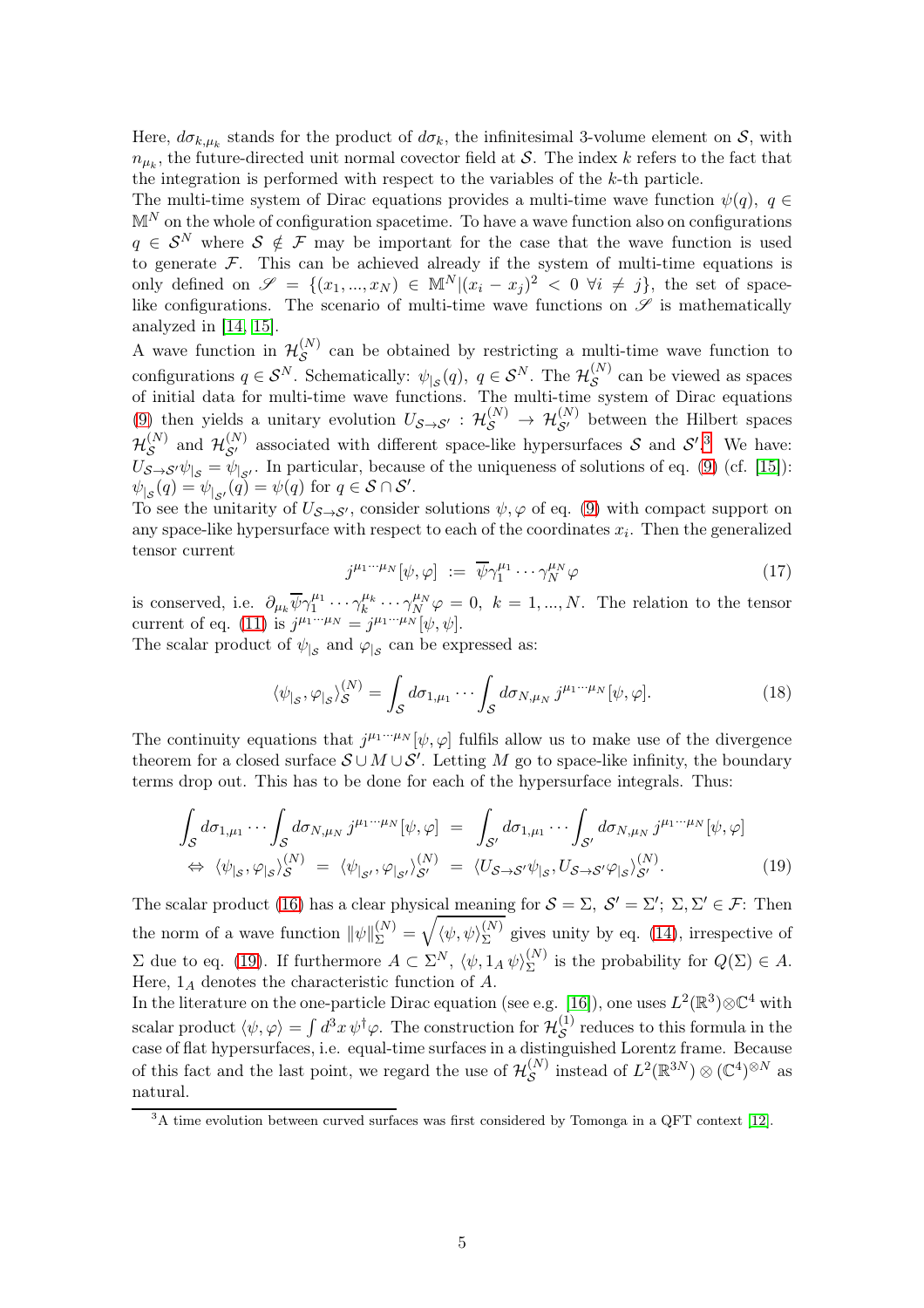## 4 Results

#### 4.1 Conditional density matrix

We first aim at a subsystem description of  $S_1$  by a conditional density matrix. To begin with, we rewrite eq. [\(12\)](#page-3-2), observing [\(11\)](#page-2-2), for the world lines of particles in  $S_1$  by applying the identity

$$
v^{\dagger}w = (v_1^*,...,v_k^*)\begin{pmatrix} w_1 \\ \vdots \\ w_k \end{pmatrix} = v_1^*w_1 + ... + v_N^*w_N = \text{tr}_{\mathbb{C}^k} \begin{pmatrix} v_1^*w_1 & * \\ & \ddots & \\ * & & v_N^*w_N \end{pmatrix} = \text{tr}_{\mathbb{C}^k}(wv^{\dagger})
$$
\n(20)

to the rhs of eq. [\(12\)](#page-3-2) with  $v^{\dagger} = \overline{\Psi}(q)\gamma_1^{\mu_1}...\gamma_N^{\mu_N} \prod_{j\neq k} n_{\mu_j}(x_j)$  and  $w = \Psi(q)$  for fixed q. This yields:

<span id="page-5-0"></span>
$$
\frac{dX_k^{\mu_k}(s)}{ds} \propto \operatorname{tr}_{\mathbb{C}^k} \left[ \Psi \overline{\Psi} \gamma_1^{\mu_1} \cdots \gamma_k^{\mu_k} \cdots \gamma_N^{\mu_N} \prod_{j \neq k} n_{\mu_j}(x_j) \right]_{q = Q(\Sigma)} . \tag{21}
$$

<span id="page-5-4"></span><span id="page-5-1"></span>.

Next, we split up the trace according to  $\text{tr}_{\mathbb{C}^k} \equiv \text{tr}_{\mathbb{C}^{k_1}} \text{tr}_{\mathbb{C}^{k_2}}$  and noting that the  $\gamma$ -matrices in eq. [\(21\)](#page-5-0) commute we obtain after rearranging:

$$
\frac{dX_k^{\mu_k}(s)}{ds} \propto \operatorname{tr}_{\mathbb{C}^{k_1}} \left\{ \operatorname{tr}_{\mathbb{C}^{k_2}} \left[ \Psi \Psi^{\dagger} \prod_{j \in S_2} \gamma_j^0 \gamma_j^{\mu_j} n_{\mu_j}(x_j) \right]_{q_2 = Q_2(\Sigma)} \gamma_k^0 \gamma_k^{\mu_k} \prod_{j \neq k, j \in S_1} \gamma_j^0 \gamma_j \cdot n(x_j) \right\}_{q_1 = Q_1(\Sigma)}
$$
\n(22)

In slight abuse of notation, in eq. [\(22\)](#page-5-1) we use the same symbols for the gamma matrices as before although now  $\gamma_i^{\mu_j}$  $j^{u_j}$ ,  $j = 1, ..., N_1$ , act on  $\mathbb{C}^{k_1}$  instead of  $\mathbb{C}^k$ . The separation of variables associated with  $S_1$  and  $S_2$  in eq. [\(22\)](#page-5-1) leads to a rewriting of the HBD guidance law of the desired form:

<span id="page-5-2"></span>
$$
\frac{dX_k^{\mu_k}(s)}{ds} \propto \operatorname{tr}_{\mathbb{C}^{k_1}} \left\{ W_{\text{cond}}(q_1, q_1') \gamma_k^0 \gamma_k^{\mu_k} \prod_{j \neq k, j \in S_1} \gamma_j^0 \gamma_j \cdot n(x_j) \right\}_{q_1 = q_1' = Q_1(\Sigma)}, \quad (23)
$$

where

$$
W_{\text{cond}}{}_{s_1'}^{s_1}(q_1, q_1') := \frac{1}{\mathcal{N}} \sum_{s_2} \Psi^{s_1 s_2}(q_1, Q_2(\Sigma)) \left[ \Psi^{\dagger}(q_1', Q_2(\Sigma)) \prod_{j \in S_2} \gamma_j^0 \gamma_j \cdot n(X_j(\Sigma)) \right]_{s_1' s_2}
$$
\n(24)

define the components of the *conditional density matrix* for  $S_1$  and

г

<span id="page-5-3"></span>
$$
\mathcal{N} := \int_{\Sigma} d\sigma_1 \cdots \int_{\Sigma} d\sigma_{N_1} \text{tr}_{\mathbb{C}^k} \left[ \Psi(q_1, Q_2(\Sigma)) \Psi^{\dagger}(q_1, Q_2(\Sigma)) \prod_{j \in S_2} \gamma_j^0 \gamma_j \cdot n(X_j(\Sigma)) \prod_{j \in S_1} \gamma_j^0 \gamma_j \cdot n(x_j) \right]
$$
\n(25)

is the appropriate normalization factor. Note that  $\mathcal N$  is actually independent of the choice of the space-like hypersurface in the domain of integration. To see this, we write:

$$
\mathcal{N} = \int_{\Sigma} d\sigma_1 \cdots \int_{\Sigma} d\sigma_{N_1} \Psi^{\dagger}(q_1, Q_2(\Sigma)) \prod_{j \in S_2} \gamma_j^0 \gamma_j \cdot n(X_j(\Sigma)) \prod_{j \in S_1} \gamma_j^0 \gamma_j \cdot n(x_j) \Psi(q_1, Q_2(\Sigma))
$$
  

$$
= \int_{\Sigma} d\sigma_{1,\mu_1} \cdots \int_{\Sigma} d\sigma_{N_1,\mu_{N_1}} j^{\mu_1 \cdots \mu_{N_1} \mu_{N_1+1} \cdots \mu_N} [\Psi, \Psi]_{q_2 = Q_2(\Sigma)} \prod_{j \in S_2} n_{\mu_j}(X_j(\Sigma)), \quad (26)
$$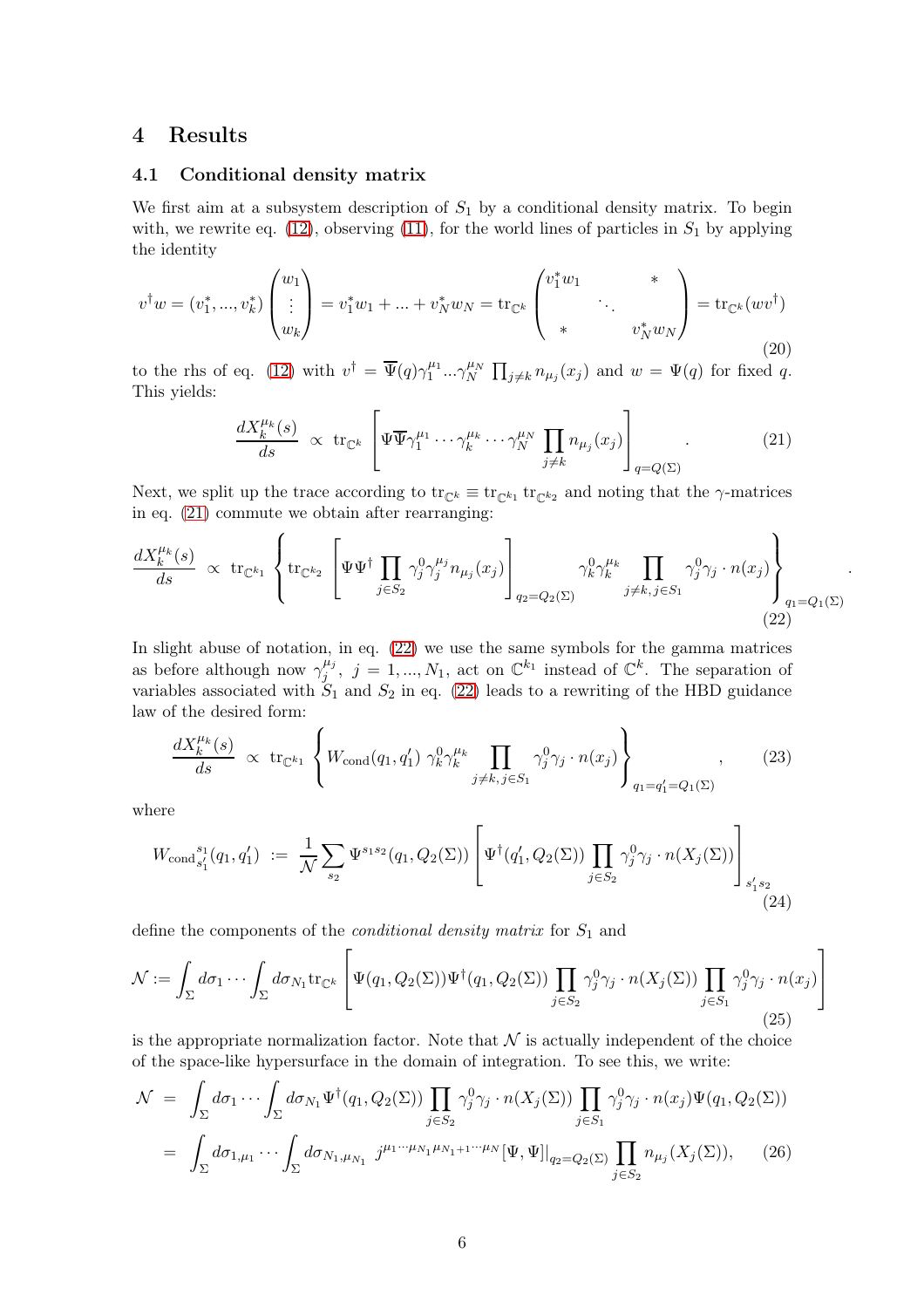which can be shown to be independent of the hypersurface in the domain of integration following the steps leading from eq. [\(18\)](#page-4-2) to eq. [\(19\)](#page-4-1).

Also note that for a flat foliation, i.e.  $n(x) = (1, 0, 0, 0) \,\forall x$  in a certain frame, our definition of  $W_{\text{cond}}$  coincides with the one for non-relativistic BM with spin in that frame (cf. eq. [\(7\)](#page-2-3) and since  $(\gamma_k^0)^2 = 1 \forall k$ .

The physical significance of  $W_{\text{cond}}$  is based on the dynamical role of  $W_{\text{cond}}$  as well as its role in the statistical analysis. Eq. [\(23\)](#page-5-2) establishes the dynamical role of  $W_{\text{cond}}$ . In order to analyze the statistical meaning of  $W_{\text{cond}}$ , we start from the crossing probability of  $\Sigma \in \mathcal{F}$ of the HBD model (eq. [\(14\)](#page-3-1)):

Prob (particle *i* crosses  $\Sigma$  in  $d\sigma_i$ ,  $i = 1, ..., N$ ) =  $\rho(x_1, ..., x_N)d\sigma_1 \cdots d\sigma_N$ . (27)

Next, we condition:

<span id="page-6-0"></span>Prob (particle *i* crosses  $\Sigma$  in  $d\sigma_i$ ,  $i = 1, ..., N_1 | Q_2(\Sigma)$ ) =  $\frac{\rho(x_1, ..., x_{N_1}, Q_2(\Sigma))d\sigma_1 \cdots d\sigma_{N_1}}{\int_{\Sigma} d\sigma_1 \cdots \int_{\Sigma} d\sigma_{N_1} \rho(x_1, ..., x_{N_1}, Q_2(\Sigma))}$ (28)

and comparing eq. [\(11\)](#page-2-2) with

$$
\rho(x_1, ..., x_N) = \overline{\Psi}(q)\gamma_1^{\mu_1} \cdots \gamma_N^{\mu_N} \Psi(q) \prod_{j=1}^N n_{\mu_j}(x_j) \quad \left( = j^{\mu_1 \cdots \mu_N} \prod_{j=1}^N n_{\mu_j}(x_j) \right), \tag{29}
$$

we repeat the same steps leading from eq.  $(12)$  to eqs.  $(21)-(23)$  $(21)-(23)$  to obtain:

$$
\text{Prob} \left( \text{particle } i \text{ crosses } \Sigma \text{ in } d\sigma_i, \ i = 1, ..., N_1 | Q_2(\Sigma) \right)
$$
\n
$$
= \text{tr}_{\mathbb{C}^{k_1}} \left[ W_{\text{cond}}(q_1, q_1) \prod_{j \in S_1} \gamma_j^0 \gamma_j \cdot n(x_j) \right] d\sigma_1 \cdots d\sigma_{N_1}. \tag{30}
$$

<span id="page-6-1"></span> $\overline{1}$ 

Eqs. [\(28\)](#page-6-0) and [\(30\)](#page-6-1) also explain why the normalization [\(25\)](#page-5-3) of  $W_{\text{cond}}$  is appropriate:  $\mathcal{N} =$  $\sum d\sigma_1 \cdots \int_{\Sigma} d\sigma_{N_1} \rho(x_1, ..., x_{N_1}, Q_2(\Sigma)).$ 

Eq. [\(30\)](#page-6-1) allows us to calculate expectation values, e.g. of the distribution of the subsystem configuration. Let  $\hat{Q}_1$  denote the multiplication operator with  $q_1$  on  $\mathcal{H}_{\Sigma}^{(N_1)}$  $\sum_{\Sigma}^{\binom{N}{1}}$  for  $\Sigma \in \mathcal{F}$ ; then its expectation value for a "state" characterized by  $W_{\text{cond}}$  is given by:

<span id="page-6-2"></span>
$$
\langle \hat{Q}_1 \rangle_{W_{\text{cond}}} = \int_{\Sigma} d\sigma_1 \cdots \int_{\Sigma} d\sigma_{N_1} q_1 \operatorname{tr}_{\mathbb{C}^{k_1}} \left[ W_{\text{cond}}(q_1, q_1) \prod_{j \in S_1} \gamma_j^0 \gamma_j \cdot n(x_j) \right]. \tag{31}
$$

### 4.2 Conditional density operator

We introduce an operator  $\hat{W}_{\text{cond}}$  on  $\mathcal{H}_{\mathcal{S}}^{(N_1)}$  $\mathcal{S}^{\text{(IV)}}$  such that for  $\mathcal{S} = \Sigma \in \mathcal{F}$ , eq. [\(31\)](#page-6-2) can be rewritten as the trace  $\text{tr}(\hat{W}_{\text{cond}}\hat{Q}_1)$ .

For this purpose, we define bras  $\langle q_1, s_1 |$  and kets  $|q'_1, s'_1\rangle$  with  $\langle q_1, s_1 | q'_1, s'_1\rangle = \delta^{(3N_1)}(q_1$  $q_1')\delta_{s_1s_1'}$  and  $\hat{Q}_1|q_1,s_1\rangle = q_1|q_1,s_1\rangle$  where  $\langle \cdot,\cdot \rangle$  is the scalar product [\(16\)](#page-3-0) on  $\mathcal{H}_{\mathcal{S}}^{(N_1)}$  $\mathcal{S}^{(N_1)}$  (cf. [\(15\)](#page-3-3)). Let

<span id="page-6-3"></span>
$$
(\gamma n)(q_i) := \prod_{j \in S_i} \gamma_j^0 \gamma_j \cdot n(x_j), \quad \text{where} \quad (\gamma n)^{\dagger}(q_i) = (\gamma n)(q_i), \quad i = 1, 2, \tag{32}
$$

since  $(\gamma_k^{\mu_k})^{\dagger} = \gamma_k^0 \gamma_k^{\mu_k} \gamma_k^0$ .

We now show that for every fixed  $q_i$ ,  $(\gamma n)(q_i)$ ,  $i = 1, 2$ , is a positive matrix. To see this,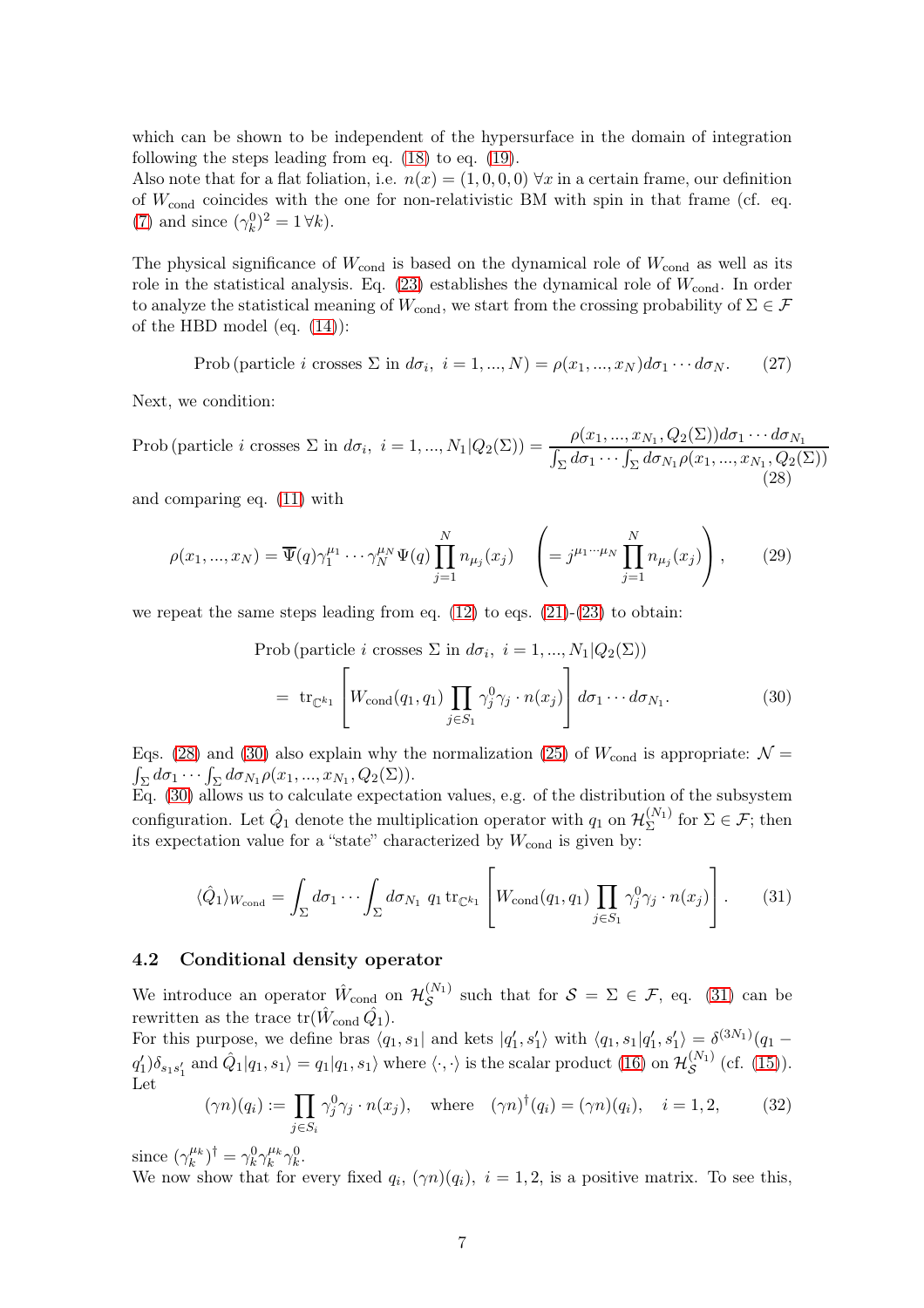we consider the quadratic forms  $\Psi^{\dagger}(\gamma n)(q_i)\Psi$ ,  $i=1,2$ , and rewrite them using eqs. [\(32\)](#page-6-3) and [\(17\)](#page-4-3):

$$
\Psi^{\dagger}(\gamma n)(q_1) \Psi = j^{\mu_1 \cdots \mu_{N_1} 0 \cdots 0} [\Psi, \Psi] \prod_{j \in S_1} n_{\mu_j}(x_j),
$$
  

$$
\Psi^{\dagger}(\gamma n)(q_2) \Psi = j^{0 \cdots 0} {\mu_{N_1+1} \cdots \mu_N} [\Psi, \Psi] \prod_{j \in S_2} n_{\mu_j}(x_j),
$$
 (33)

which both are greater or equal to zero as the tensor current  $j^{\mu_1...\mu_N}[\Psi,\Psi]$  is positivedefinite.

As a consequence of the positivity and the self-adjointness of  $(\gamma n)(q_i)$ , it is possible to define  $\sqrt{\overline{(n)(q_i)}}$ . The relation of  $\langle q_1, s_1 | \varphi \rangle$  to the components  $\varphi^{s_1}(q_1)$  of a wave function  $\varphi$  in  $\mathcal{H}^{(N_1)}_{\mathcal{S}}$  $\mathcal{S}^{(N_1)}$  then is:

<span id="page-7-1"></span>
$$
\langle q_1, s_1 | \varphi \rangle = \sum_{s_1'} \sqrt{(\gamma n)(q_1)}_{s_1'}^{s_1} \varphi^{s_1'}(q_1). \tag{34}
$$

Using the abbreviation

<span id="page-7-0"></span>
$$
\int_{\mathcal{S}^{N_1}} d^{3N_1} q_1 := \int_{\mathcal{S}} d\sigma_1 \cdots \int_{\mathcal{S}} d\sigma_{N_1},\tag{35}
$$

we put:

$$
\text{tr}(\hat{W}_{\text{cond}}\,\hat{Q}_1) = \sum_{s_1} \int_{\mathcal{S}^{N_1}} d^{3N_1}q_1 \langle q_1, s_1 | \hat{W}_{\text{cond}}\,\hat{Q}_1 | q_1, s_1 \rangle
$$
\n
$$
= \sum_{s_1} \int_{\mathcal{S}^{N_1}} d^{3N_1}q_1 \; q_1 \langle q_1, s_1 | \hat{W}_{\text{cond}} | q_1, s_1 \rangle. \tag{36}
$$

Comparing eq. [\(36\)](#page-7-0) with eq. [\(31\)](#page-6-2), we are led to define:

<span id="page-7-2"></span>
$$
\langle q_1, s_1 | \hat{W}_{\text{cond}} | q_1', s_1' \rangle := \left( \sqrt{(\gamma n)(q_1)} \, W_{\text{cond}}(q_1, q_1') \sqrt{(\gamma n)(q_1')} \right)_{s_1'}^{s_1} . \tag{37}
$$

The action of  $\hat{W}_{\text{cond}}$  on a vector  $\varphi \in \mathcal{H}_{\mathcal{S}}^{(N_1)}$ , expressed in components, is given by:

<span id="page-7-3"></span>
$$
(\hat{W}_{\text{cond}}\,\varphi)^{s_1}(q_1) := \int_{\mathcal{S}^{N_1}} d^{3N_1} q_1' \sum_{s_1'} \left[ W_{\text{cond}}(q_1, q_1')(\gamma n) (q_1') \right]_{s_1'}^{s_1} \varphi^{s_1'}(q_1'). \tag{38}
$$

Note that eqs. [\(34\)](#page-7-1), [\(37\)](#page-7-2) and [\(38\)](#page-7-3) are chosen consistently, as one must have:

$$
\begin{split}\n\left[\sqrt{(\gamma n)(q_1)} \,\hat{W}_{\text{cond}} \,\varphi\right]^{s_1}(q_1) & \stackrel{(34)}{=} \langle q_1, s_1 | \hat{W}_{\text{cond}} \, |\varphi\rangle \\
& = \int_{\mathcal{S}^{N_1}} d^{3N_1} q_1' \sum_{s_1'} \langle q_1, s_1 | \hat{W}_{\text{cond}} \, |q_1', s_1'\rangle \langle q_1', s_1' |\varphi\rangle \\
& \stackrel{(37)}{=}{}^{34} \int_{\mathcal{S}^{N_1}} d^{3N_1} q_1' \sum_{s_1'} \left(\sqrt{(\gamma n)(q_1)} \, W_{\text{cond}}(q_1, q_1') \sqrt{(\gamma n)(q_1')} \right)_{s_1'}^{s_1} \left[\sqrt{(\gamma n)(q_1')}\varphi(q_1')\right]^{s_1'} \\
& \stackrel{(38)}{=} \left[\sqrt{(\gamma n)(q_1)} \, \hat{W}_{\text{cond}} \,\varphi\right]^{s_1}(q_1).\n\end{split} \tag{39}
$$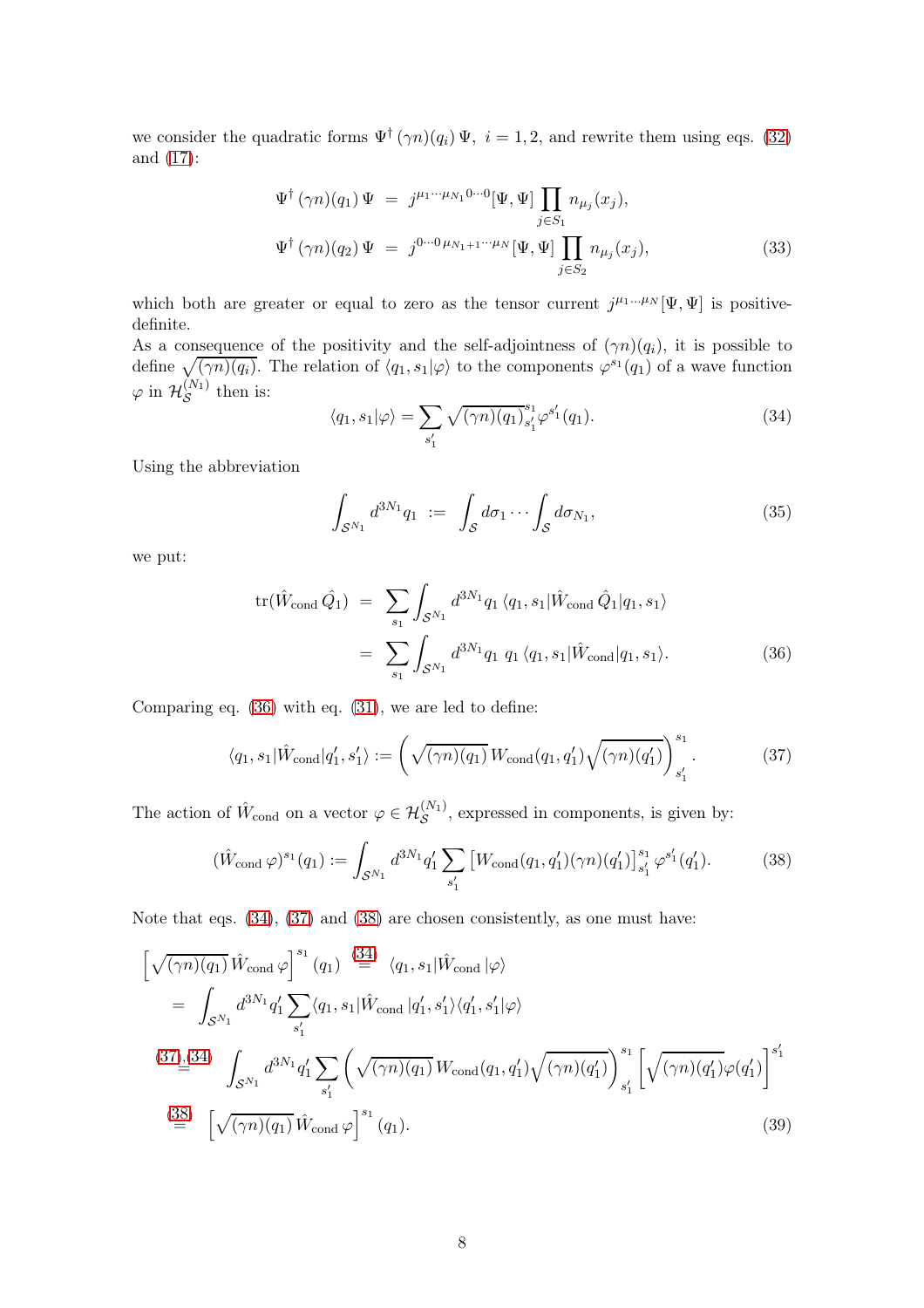In fact, as one expects,  $\hat{W}_{cond}$  (as an operator on  $\mathcal{H}_{\Sigma}^{(N_1)}$  $\sum_{\Sigma}^{(N_1)}$ <sup>[4](#page-8-0)</sup> can equivalently be derived from the projector  $|\Psi\rangle\langle\Psi|$  on  $\mathcal{H}_{\Sigma}^{(N)}$  $\sum_{\alpha}^{(\mathcal{N})}$  by a partial trace. For this purpose, we straightforwardly generalize eq. [\(34\)](#page-7-1) to  $\mathcal{H}_{\Sigma}^{(N)}$  $\sum_{i=1}^{\binom{n}{2}}$ 

<span id="page-8-1"></span>
$$
\langle q_1, s_1, q_2, s_2 | \Psi \rangle = \sum_{s'_1 s'_2} \sqrt{(\gamma n) (q_1)_{s'_1}^{s_1}} \sqrt{(\gamma n) (q_2)_{s'_2}^{s_2}} \Psi^{s'_1 s'_2}(q_1, q_2). \tag{40}
$$

Then:

<span id="page-8-4"></span>
$$
\sum_{s_2} \langle q_1, s_1, Q_2(\Sigma), s_2 | \Psi \rangle \langle \Psi | q_1', s_1', Q_2(\Sigma), s_2 \rangle
$$
  
\n
$$
\stackrel{(40)}{=} \sum_{s_2} \sum_{\tilde{s}_1, \tilde{s}_2} \sqrt{(\gamma n) (q_1)_{\tilde{s}_1}^{s_1}} \sqrt{(\gamma n) (Q_2(\Sigma))_{\tilde{s}_2}^{s_2}} \Psi^{\tilde{s}_1 \tilde{s}_2} (q_1, Q_2(\Sigma))
$$
  
\n
$$
\times \sum_{\tilde{s}_1, \tilde{s}_2} \Psi^{\dagger}_{\hat{s}_1, \hat{s}_2} (q_1, Q_2(\Sigma)) \sqrt{(\gamma n) (q_1')}_{s_1'}^{s_1} \sqrt{(\gamma n) (Q_2(\Sigma))_{s_2}^{s_2}}
$$
  
\n
$$
\stackrel{(24)}{=} \sum_{\tilde{s}_1, \tilde{s}_1} \sqrt{(\gamma n) (q_1)_{\tilde{s}_1}^{s_1}} W_{\text{cond}\tilde{s}_1} (q_1, q_1') \sqrt{(\gamma n) (q_1')}_{s_1'}^{s_1}
$$
  
\n
$$
\stackrel{(37)}{=} \langle q_1, s_1 | \hat{W}_{\text{cond}} | q_1', s_1' \rangle.
$$
  
\n(41)

As expected, we have the following

**Lemma:**  $\hat{W}_{\text{cond}}$  is a density operator on  $\mathcal{H}_{\mathcal{S}}^{(N_1)}$  $\overset{(N1)}{\mathcal{S}}$ .

## Proof:

1. Consider  $\mathcal{H}^{(N_1)}_{\mathcal{S}}$  $S^{(N_1)}$  for a general space-like hypersurface S. Then  $\hat{W}_{\text{cond}}$  is self-adjoint on  $\mathcal{H}^{(N_1)}_\mathcal{S}$  $S(S^{(N_1)}$ . In the proof we make use of the property  $W_{\text{cond}}^{\dagger}(q_1, q'_1) = W_{\text{cond}}(q'_1, q_1)$ . To see this, consider:

<span id="page-8-2"></span>
$$
W_{\text{cond}}^{\dagger}(q_1, q_1') = \left\{ \text{tr}_{\mathbb{C}^{k_2}} \left[ \Psi(q_1, Q_2(\Sigma)) \Psi^{\dagger}(q_1', Q_2(\Sigma)) (\gamma n) (Q_2(\Sigma)) \right] \right\}^{\dagger}.
$$
 (42)

With the identity  $(\text{tr}_{\mathbb{C}^{k_2}}A)^{\dagger} = \text{tr}_{\mathbb{C}^{k_2}}(A^{\dagger})$  for the partial trace of matrices  $A: \mathbb{C}^k \to \mathbb{C}^k$ , eq. [\(42\)](#page-8-2) becomes:

$$
W_{\text{cond}}^{\dagger}(q_1, q_1') = \text{tr}_{\mathbb{C}^{k_2}} \left[ (\gamma n)^{\dagger} (Q_2(\Sigma)) \Psi(q_1', Q_2(\Sigma)) \Psi^{\dagger}(q_1, Q_2(\Sigma)) \right]. \tag{43}
$$

Using the cyclic property of the partial trace, i.e.  $\text{tr}_{\mathbb{C}^{k_2}}(1 \otimes B A) = \text{tr}_{\mathbb{C}^{k_2}}(A 1 \otimes B)$  where  $B: \mathbb{C}^{k_2} \to \mathbb{C}^{k_2}$ , and observing [\(32\)](#page-6-3) we finally obtain:

<span id="page-8-3"></span>
$$
W_{\text{cond}}^{\dagger}(q_1, q_1') = \text{tr}_{\mathbb{C}^{k_2}} \left[ \Psi(q_1', Q_2(\Sigma)) \Psi^{\dagger}(q_1, Q_2(\Sigma)) (\gamma n) (Q_2(\Sigma)) \right] = W_{\text{cond}}(q_1', q_1). \tag{44}
$$

We proceed with the proof of the self-adjointness of  $\hat{W}_{\text{cond}}$ :

$$
\langle \psi, \hat{W}_{\text{cond}} \varphi \rangle_{\mathcal{S}}^{(N_1)} \stackrel{(16),(38)}{=} \int_{\mathcal{S}^{N_1}} d^{3N_1} q_1 \int_{\mathcal{S}^{N_1}} d^{3N_1} q'_1 \psi^{\dagger}(q_1) (\gamma n)(q_1) W_{\text{cond}}(q_1, q'_1) (\gamma n)(q'_1) \varphi(q'_1)
$$
\n
$$
\stackrel{(32),(44)}{=} \int_{\mathcal{S}^{N_1}} d^{3N_1} q_1 \int_{\mathcal{S}^{N_1}} d^{3N_1} q'_1 \left[ W_{\text{cond}}(q'_1, q_1) (\gamma n)(q_1) \psi(q_1) \right]^{\dagger} (\gamma n)(q'_1) \varphi(q'_1)
$$
\n
$$
\stackrel{(38)}{=} \int_{\mathcal{S}^{N_1}} d^{3N_1} q'_1 \left[ \hat{W}_{\text{cond}} \psi \right]^{\dagger} (q'_1) (\gamma n)(q'_1) \varphi(q'_1)
$$
\n
$$
\stackrel{(16)}{=} \langle \hat{W}_{\text{cond}} \psi, \varphi \rangle_{\mathcal{S}}^{(N_1)}.
$$
\n(45)

<span id="page-8-0"></span><sup>&</sup>lt;sup>4</sup>Note that the restriction to  $\mathcal{H}_{\Sigma}^{(N_1)}$  instead of a general  $\mathcal{H}_{\mathcal{S}}^{(N_1)}$  is necessary because of the use of  $\langle q_1, s_1, Q_2(\Sigma), s_2 |$  on  $\mathcal{H}_{\Sigma}^{(N)}$  (cf. eq. [\(41\)](#page-8-4)) which requires  $(q_1, Q_2(\Sigma)) \in \Sigma^N$ .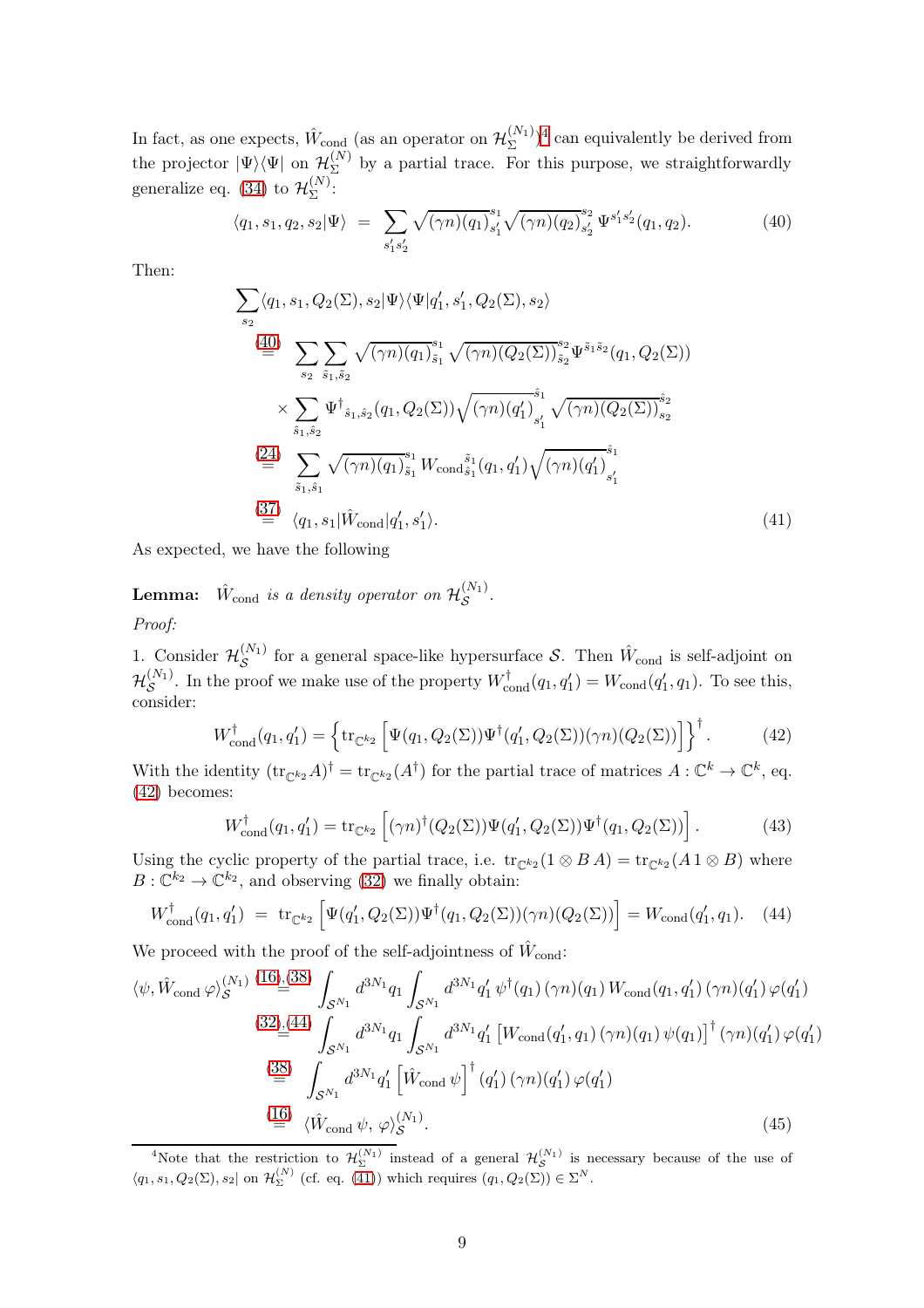Thus,  $\hat{W}_{\text{cond}}$  is symmetric on  $\mathcal{H}_{\mathcal{S}}^{(N_1)}$  $\mathcal{S}^{(N_1)}$  and as a bounded operator it is therefore also selfadjoint.

2. To show the positivity of  $\hat{W}_{\text{cond}}$ , we start with

<span id="page-9-0"></span>
$$
\langle \varphi, \hat{W}_{\text{cond}} \varphi \rangle_{\mathcal{S}}^{(N_1)} = \int_{\mathcal{S}^{N_1}} d^{3N_1} q_1 \int_{\mathcal{S}^{N_1}} d^{3N_1} q'_1 \, \varphi^{\dagger}(q_1) \, (\gamma n)(q_1) \, W_{\text{cond}}(q_1, q'_1) \, (\gamma n)(q'_1) \, \varphi(q'_1)
$$
\n(46)

and plug in the explicit form of  $W_{\text{cond}_{s'_1}}^{s_1}$  $s_1^s(q_1, q'_1)$  from eq. [\(24\)](#page-5-4). Next, we simplify the expression for  $W_{\text{cond}_{s_1}^{s_1}}$  $s_1(s_1(q_1, q'_1))$  by a multi-time Lorentz transformation, i.e. a transformation of the form

$$
\tilde{\Lambda} \equiv (\Lambda_1, ..., \Lambda_N) : \mathbb{M}^N \to \mathbb{M}^N, \quad (x_1, ..., x_N) \mapsto (\Lambda_1 x_1, ..., \Lambda_N x_N), \tag{47}
$$

where  $\Lambda_i$  are the matrices forming the usual representation of the (connected part of the) Lorentz group on the  $i$ -th copy of M. Under the action of these transformations, a multitime wave function behaves as follows:

<span id="page-9-1"></span>
$$
\psi(x_1, ..., x_N) \quad \stackrel{\tilde{\Lambda}}{\longrightarrow} \quad \psi'(x_1, ..., x_N) \ = \ S[\Lambda_1] \otimes \cdots \otimes S[\Lambda_N] \, \psi(\Lambda_1^{-1} x_1, ..., \Lambda_N^{-1} x_N), \tag{48}
$$

where  $S[\Lambda_i]$  denote the matrices forming the usual spinor representation of the Lorentz group.

Now, as for fixed  $Q(\Sigma)$  all  $n(X_i(\Sigma))$  are constant time-like future-oriented unit vectors, we may choose  $\tilde{\Lambda}$  such that  $n'(X_j(\Sigma)) \equiv (1,0,0,0), j = 1,...,N$ . Thus:  $(\gamma n')(Q_2(\Sigma)) = 1$ . Continuing with the hereby simplified eq. [\(46\)](#page-9-0) and dropping the Lorentz transformation primes for notational ease, we have:

$$
\langle \varphi, \hat{W}_{\text{cond}} \varphi \rangle_{\mathcal{S}}^{(N_{1})} = \frac{1}{\mathcal{N}} \int_{\mathcal{S}^{N_{1}}} d^{3N_{1}}q_{1} \int_{\mathcal{S}^{N_{1}}} d^{3N_{1}}q_{1}' \sum_{s_{1}, s_{1}'} \left\{ \left[ \varphi^{\dagger}(q_{1}) \left( \gamma n \right) (q_{1}) \right]_{s_{1}} \times \sum_{s_{2}} \Psi^{s_{1}s_{2}}(q_{1}, Q_{2}(\Sigma)) \Psi_{s_{1}'s_{2}}^{\dagger}(q_{1}', Q_{2}(\Sigma)) \left[ (\gamma n) (q_{1}') \varphi(q_{1}') \right]^{s_{1}'} \right\}
$$
  
\n
$$
= \frac{1}{\mathcal{N}} \sum_{s_{2}} \left( \int_{\mathcal{S}^{N_{1}}} d^{3N_{1}}q_{1} \sum_{s_{1}} \left[ \varphi^{\dagger}(q_{1}) \left( \gamma n \right) (q_{1}) \right]_{s_{1}} \Psi^{s_{1}s_{2}}(q_{1}, Q_{2}(\Sigma)) \right)
$$
  
\n
$$
\times \left( \int_{\mathcal{S}^{N_{1}}} d^{3N_{1}}q_{1}' \sum_{s_{1}'} \Psi_{s_{1}'s_{2}}^{\dagger}(q_{1}', Q_{2}(\Sigma)) \left[ (\gamma n) (q_{1}') \varphi(q_{1}') \right]^{s_{1}'} \right)
$$
  
\n
$$
\equiv \sum_{s_{2}} c^{s_{2}} c_{s_{2}}^{*} \geq 0,
$$
\n(49)

where

$$
c^{s_2} = \frac{1}{\sqrt{N}} \int_{\mathcal{S}^{N_1}} d^{3N_1} q_1 \sum_{s_1} \left[ \varphi^{\dagger}(q_1) (\gamma n)(q_1) \right]_{s_1} \Psi^{s_1 s_2}(q_1, Q_2(\Sigma)). \tag{50}
$$

3.  $\hat{W}_{\text{cond}}$  is normalized. This straightforwardly follows from the fact that tr $\hat{W}_{\text{cond}}$  yields unity by eq. [\(30\)](#page-6-1) when one applies the computational formula for the trace as used in eq. [\(36\)](#page-7-0) and makes use of eq. [\(37\)](#page-7-2).  $\Box$ 

#### 4.3 Effective wave function

Because of the dependence on  $Q_2(\Sigma)$ ,  $W_{\text{cond}}$  typically does not evolve autonomously, i.e. according to its own multi-time system of von Neumann equations. We now turn to an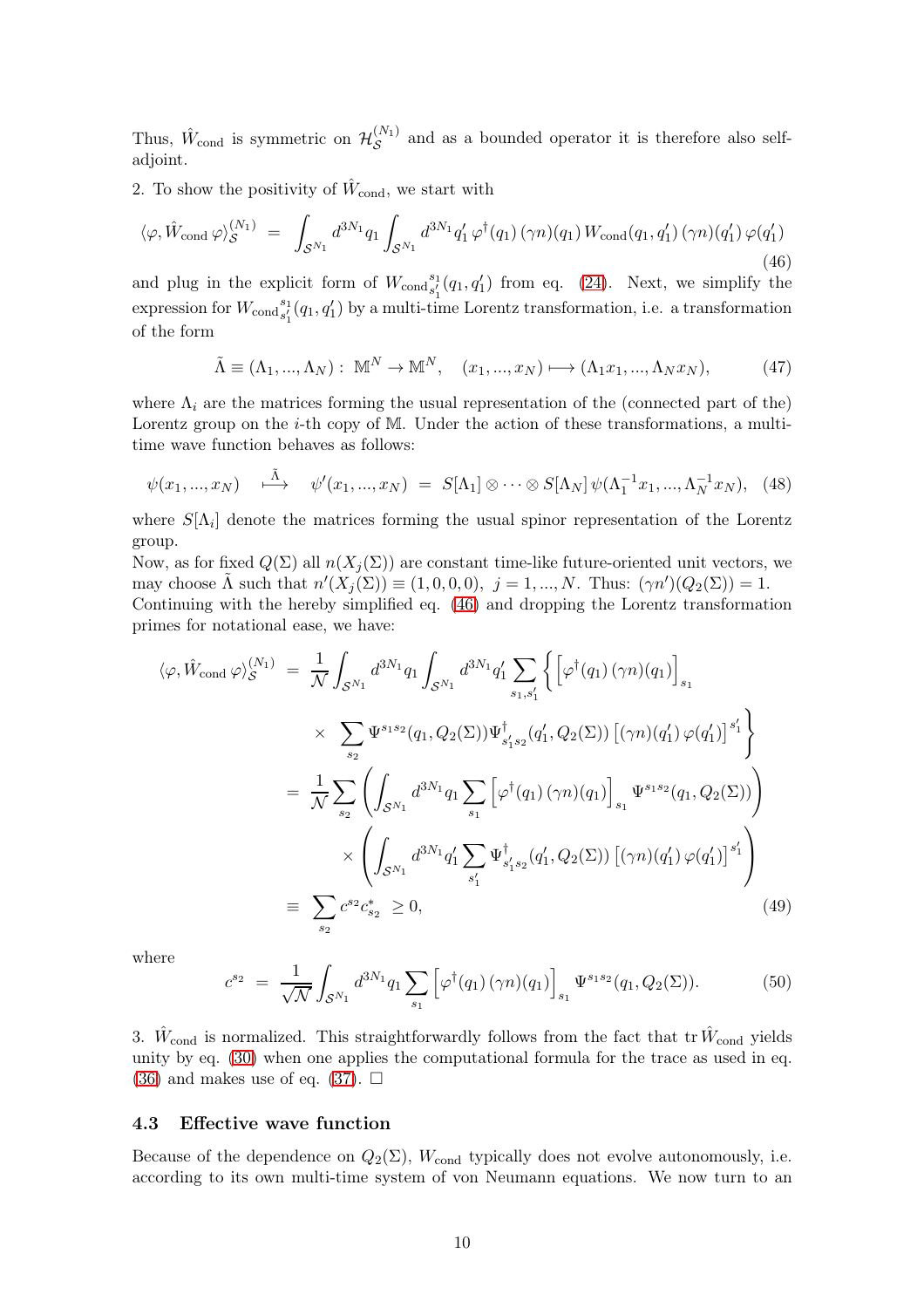autonomous subsystem description in terms of wave functions. For this purpose, we extend the definition of the effective wave function (cf. eq. [\(5\)](#page-1-2)) to the HBD model. Assume that there exists a hypersurface  $\Sigma \in \mathcal{F}$  such that  $\Psi^{s_1s_2}(q_1, q_2)$  and the actual configuration  $Q(\Sigma) = (Q_1, Q_2)(\Sigma)$  on that hypersurface satisfy

<span id="page-10-0"></span>
$$
\Psi^{s_1 s_2}(q_1, q_2) = \psi_1^{s_1}(q_1) \psi_2^{s_2}(q_2) + (\Psi^{\perp})^{s_1 s_2}(q_1, q_2) \quad \forall q = (q_1, q_2) \in \Sigma^N,
$$
 (51)

with  $\psi_2$  and  $\Psi^{\perp}$  possessing macroscopically disjoint q<sub>2</sub>-supports and  $Q_2(\Sigma) \in \text{supp}\,\psi_2$ . Then for  $q_1 \in \Sigma^{N_1}$  system  $S_1$  is said to have *effective wave function* 

<span id="page-10-4"></span><span id="page-10-1"></span>
$$
\psi_{\text{eff}}^{s_1}(q_1) = \frac{\psi_1^{s_1}(q_1)}{\|\psi_1\|_{\Sigma}^{(N_1)}}.
$$
\n(52)

It has the following properties:

1. If  $\Sigma$  is an equal-time hypersurface of a Lorentz frame, then our definition agrees with the non-relativistic one in that frame.

2. Inserting the product structure  $\Psi(q_1, Q_2(\Sigma)) = \psi_1(q_1) \otimes \psi_2(Q_2(\Sigma))$  resulting from eq. [\(51\)](#page-10-0) into the relativistic guidance equation [\(12\)](#page-3-2) for a particle in  $S_1$ , we obtain:

$$
\frac{dX_k^{\mu_k}(s)}{ds} \propto \overline{\psi}_1(q_1) \otimes \overline{\psi}_2(Q_2(\Sigma)) \gamma_k^{\mu_k} \prod_{j \neq k, j \in S_1} \gamma_j \cdot n(x_j) (\gamma n)(Q_2(\Sigma)) \psi_1(q_1) \otimes \psi_2(Q_2(\Sigma)) \Big|_{q_1 = Q_1(\Sigma)}
$$
\n
$$
\propto \overline{\psi}_{\text{eff}}(q_1) \gamma_1^{\mu_1} \cdots \gamma_k^{\mu_k} \cdots \gamma_{N_1}^{\mu_{N_1}} \psi_{\text{eff}}(q_1) \prod_{j \neq k, j \in S_1} n_{\mu_j}(x_j) \Big|_{q_1 = Q_1(\Sigma)}
$$
\n(53)

where we absorbed the factor  $\|\psi_1\|_{\Sigma}^{(N_1)} \overline{\psi}_2(Q_2(\Sigma))(\gamma n)(Q_2(\Sigma))\psi_2(Q_2(\Sigma)) \geq 0$  into the proportionality. One obtains the same result as in eq.  $(53)$  $(53)$  $(53)$  if one starts with a pure<sup>5</sup>  $W_{\text{cond}}$  in eq. [\(23\)](#page-5-2).

3. We now come to the expression of conditional probabilities, starting from the conditional version of the crossing probability (cf. eq. [\(28\)](#page-6-0)):

$$
\text{Prob} \left( \text{particle } i \text{ crosses } \Sigma \text{ in } d\sigma_i, \ i = 1, ..., N_1 | Q_2(\Sigma) \right) = \frac{\rho(q_1, Q_2(\Sigma)) d\sigma_1 \cdots d\sigma_{N_1}}{\int_{\Sigma^{N_1}} dq_1^{3N_1} \rho(q_1, Q_2(\Sigma))} . \tag{54}
$$

Into this equation we plug in the HBD density

<span id="page-10-3"></span>
$$
\rho(q) = \overline{\Psi}(q)(\gamma n)(q_1)(\gamma n)(q_2)\Psi(q) \tag{55}
$$

in the particular situation given by eq. [\(51\)](#page-10-0), using that then  $\Psi(q_1, Q_2(\Sigma)) = \psi_1(q_1) \otimes$  $\psi_2(Q_2(\Sigma))$ . This yields:

$$
\begin{split}\n\text{Prob} \left( \text{particle } i \text{ crosses } \Sigma \text{ in } d\sigma_i, \ i = 1, ..., N_1 | Q_2(\Sigma) \right) \\
&= \frac{\overline{\psi}_1(q_1) \otimes \overline{\psi}_2(Q_2(\Sigma)) \left( \gamma n \right) (q_1) \left( \gamma n \right) (Q_2(\Sigma)) \psi_1(q_1) \otimes \psi_2(Q_2(\Sigma)) d\sigma_1 \cdots d\sigma_{N_1}}{\int_{\Sigma^{N_1}} d q_1^{3N_1} \overline{\psi}_1(q_1) \otimes \overline{\psi}_2(Q_2(\Sigma)) \left( \gamma n \right) (q_1) \left( \gamma n \right) ((Q_2(\Sigma))) \psi_1(q_1) \otimes \psi_2(Q_2(\Sigma))} \\
&= \frac{\overline{\psi}_1(q_1) \left( \gamma n \right) (q_1) \psi_1(q_1) d\sigma_1 \cdots d\sigma_{N_1}}{\int_{\Sigma^{N_1}} d q_1^{3N_1} \overline{\psi}_1(q_1) \left( \gamma n \right) (q_1) \psi_1(q_1)} \\
&= \overline{\psi}_{\text{eff}}(q_1) \left( \gamma n \right) (q_1) \psi_{\text{eff}}(q_1) d\sigma_1 \cdots d\sigma_{N_1}.\n\end{split} \tag{56}
$$

<span id="page-10-2"></span><sup>&</sup>lt;sup>5</sup>We apply the notion *pure* to the the matrix  $W_{\text{cond}}$ , in the sense that it can be written as  $W_{\text{cond}}(q_1, q'_1)$  $\psi(q_1)\psi^{\dagger}(q_1)$  for some wave function  $\psi$ . Otherwise, we call it mixed.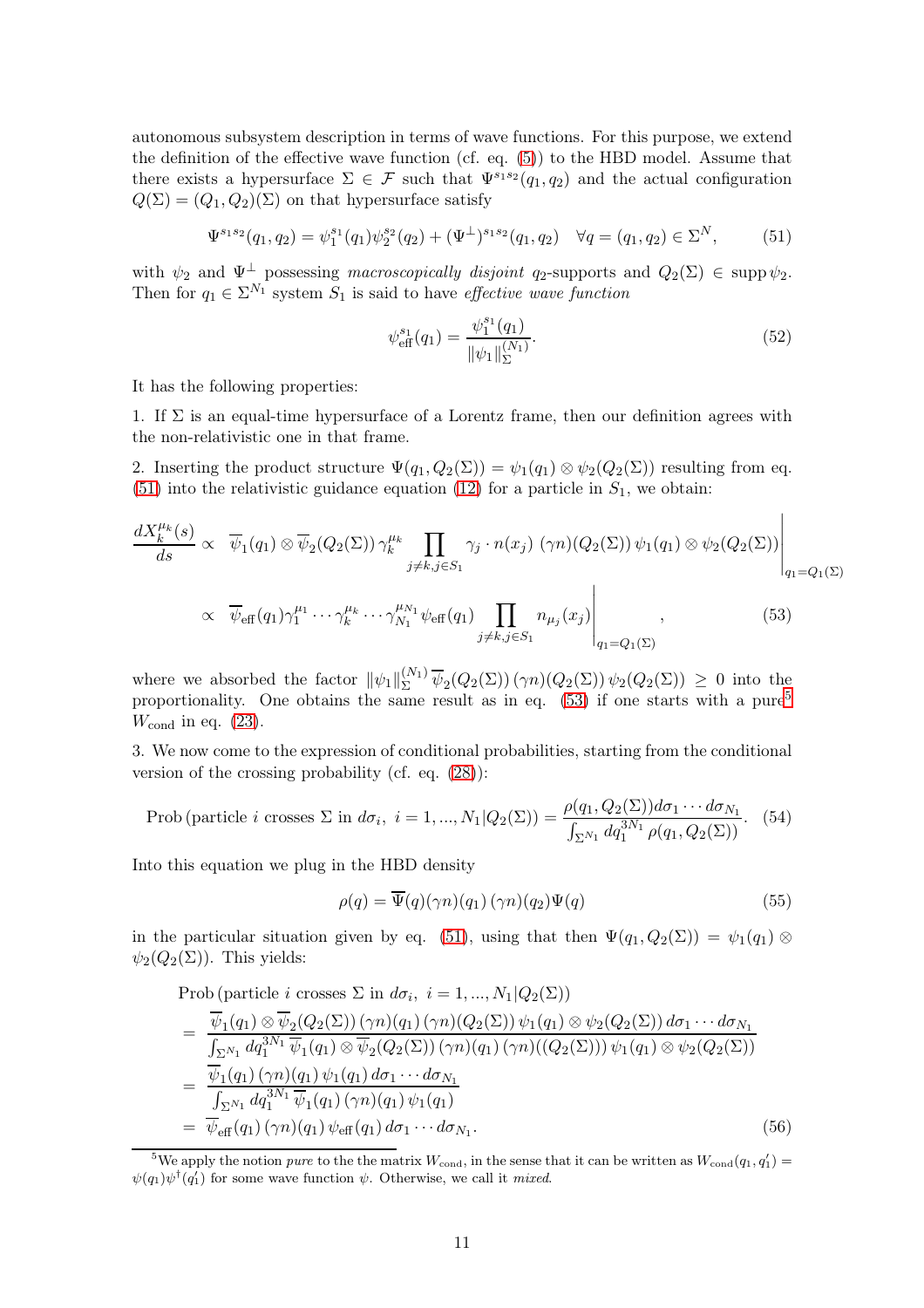Eq. [\(56\)](#page-10-3) also explains the normalization in eq. [\(52\)](#page-10-4).

4. The description of  $S_1$  in terms of  $\psi_{\text{eff}}$  has the same form as the description of S in terms of  $\Psi$  (cf. eqs. [\(12\)](#page-3-2), [\(53\)](#page-10-1) and eqs. [\(14\)](#page-3-1), [\(56\)](#page-10-3)).

 $W_{\text{cond}}$  always exists; the effective wave function only exists in certain situations. If the effective wave function exists  $W_{\text{cond}}$  is pure and given by the effective wave function. The converse is not as obvious and content of the following lemma.

**Lemma:**  $W_{\text{cond}}(q_1, q'_1)$  is pure if and only if for  $\Sigma \in \mathcal{F}$ ,  $\Psi(q_1, Q_2(\Sigma))$  can be written as  $\Psi^{s_1s_2}(q_1, Q_2(\Sigma)) = \psi_1^{s_1}(q_1)\psi_2^{s_2}(Q_2(\Sigma)).$ 

Proof: " $\Leftarrow$ ": Let  $\Psi^{s_1s_2}(q_1, Q_2(\Sigma)) = \psi_1^{s_1}(q_1)\psi_2^{s_2}(Q_2(\Sigma))$ . Then, according to eqs. [\(24\)](#page-5-4) and [\(32\)](#page-6-3):

$$
W_{\text{cond}}_{s_1'}^{s_1}(q_1, q_1') = \frac{1}{N} \sum_{s_2} \psi_1^{s_1}(q_1) \psi_2^{s_2}(Q_2(\Sigma)) \left[ \psi_1^{\dagger}(q_1') \psi_2^{\dagger}(Q_2(\Sigma))(\gamma n) (Q_2(\Sigma)) \right]_{s_1's_2}
$$
  
\n
$$
= \frac{1}{N} \left\{ \sum_{s_2} \psi_2^{s_2}(Q_2(\Sigma)) \left[ \psi_2^{\dagger}(Q_2(\Sigma))(\gamma n) (Q_2(\Sigma)) \right]_{s_2} \right\} \psi_1^{s_1}(q_1) \psi_1^{\dagger}_{s_1'}(q_1')
$$
  
\n
$$
\equiv \frac{1}{N} \psi_1^{s_1}(q_1) \psi_1^{\dagger}_{s_1'}(q_1'). \tag{57}
$$

" $\Rightarrow$ ": We split the proof into two steps:

1. Simplification of the form of  $W_{\text{cond}}$ : Using the manifest Lorentz invariance of the HBD model, we simplify the form of  $W_{\text{cond}}$  employing the multi-time Lorentz transformation leading to  $(\gamma n)(Q_2(\Sigma)) = 1$  (cf. eq. [\(48\)](#page-9-1) and below). Note that by virtue of eq. [\(48\)](#page-9-1) this transformation leaves a pure  $W_{\text{cond}}$  pure and a mixed  $W_{\text{cond}}$  mixed. We obtain:

$$
W'_{\text{cond}}{}_{s'_1}^{s_1}(q_1, q'_1) = \frac{1}{\mathcal{N}} \sum_{s_2} \Psi'^{s_1 s_2}(\tilde{\Lambda}^{-1}(q_1, Q_2(\Sigma))) \left[ (\Psi')^{\dagger} (\tilde{\Lambda}^{-1}(q'_1, Q_2(\Sigma))) \right]_{s'_1 s_2}.
$$
 (58)

For a flat foliation, this coincides with the definition of the conditional density matrix in the non-relativistic case (cf. eq. [\(7\)](#page-2-3)).

2. Indirect proof of " $\Rightarrow$ " via Schmidt decomposition: Assume that for  $\Sigma \in \mathcal{F}$  and fixed  $q_1, \Psi^{s_1s_2}(q_1, Q_2(\Sigma))$  cannot be written as a tensor product of vectors in  $\mathbb{C}^{k_1}$  and  $\mathbb{C}^{k_2}$ , respectively. Then according to the Schmidt decomposition there exist orthonormal bases  $\{u_1, ..., u_{k_1}\}$  of  $\mathbb{C}^{k_1}$  and  $\{v_1, ..., v_{k_2}\}$  of  $\mathbb{C}^{k_2}$  such that

$$
\Psi(q_1, Q_2(\Sigma)) = \sum_{j=1}^{m} c_j u_j \otimes v_j, \quad \text{in components:} \quad \Psi^{s_1 s_2}(q_1, Q_2(\Sigma)) = c_{s_1} \delta^{s_1 s_2}, \quad (59)
$$

where  $m = \max\{k_1, k_2\}$  and the coefficients  $c_j$  are non-negative, uniquely determined by  $\Psi(q_1, Q_2(\Sigma))$  and a number  $l \geq 2$  of them is non-zero. Relabel such that these are the coefficients  $c_1, ..., c_l$ .

Similarly for fixed  $q'_1$ ,

$$
\Psi(q'_1, Q_2(\Sigma)) = \sum_{j=1}^m c'_j u'_j \otimes v'_j, \quad \text{in components:} \quad \Psi^{s'_1 s'_2}(q'_1, Q_2(\Sigma)) = c'_{s'_1} \delta^{s'_1 s'_2}, \tag{60}
$$

where m is the same as before, the  $u'_j$  and  $v'_j$  define orthonormal bases of the respective spaces and we can choose the first  $l' \geq 2$  of the  $c'_{j}$  to be non-zero. Then, with the choice of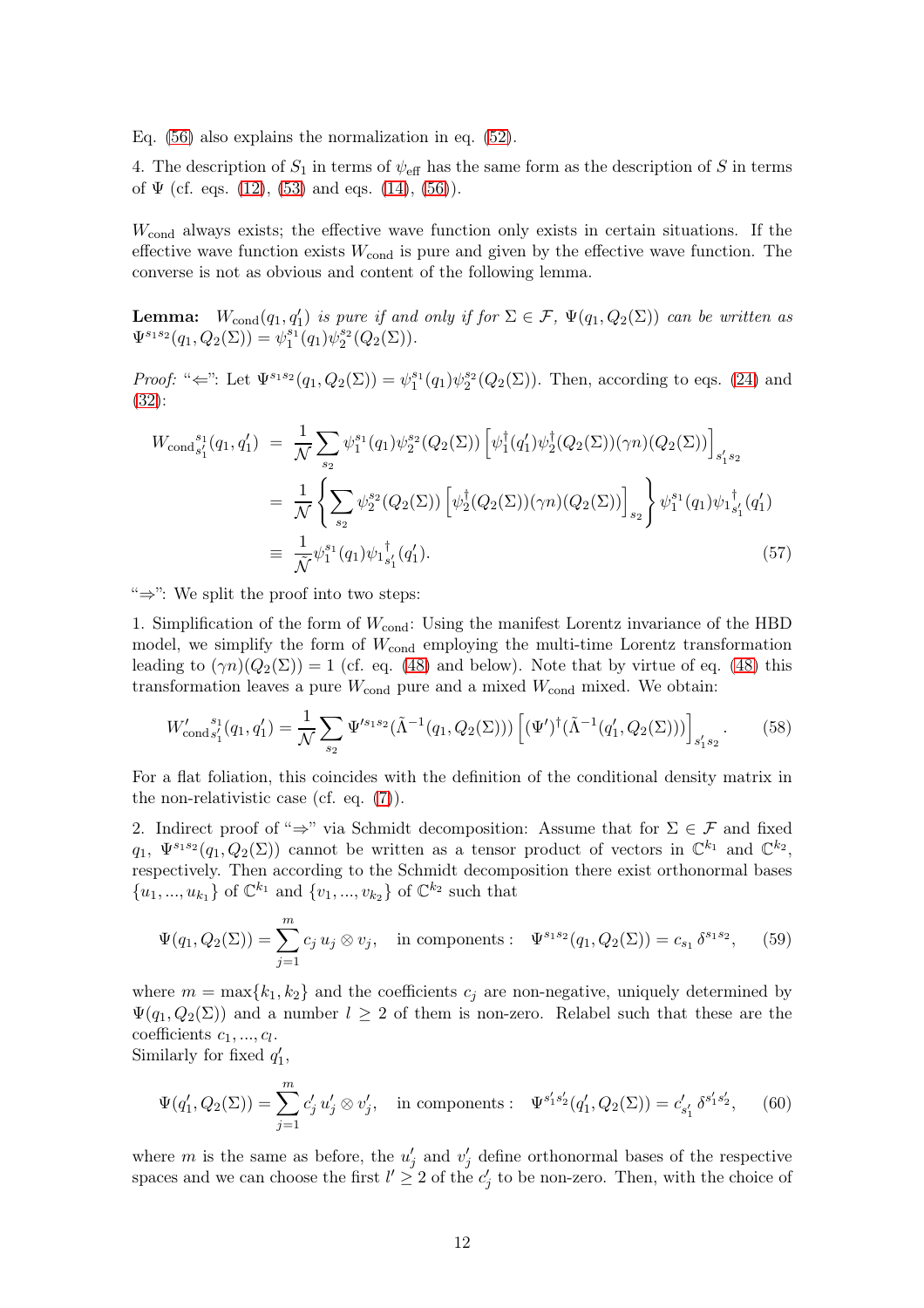the multi-time Lorentz transformation as before, the conditional density matrix takes the following form:

$$
W_{\text{cond}}{}_{s_1'}^{s_1}(q_1, q_1') = \frac{1}{\mathcal{N}} \sum_{s_2 = s_2'} c_{s_1} c_{s_1'}' \delta^{s_1 s_2} \delta_{s_1' s_2'} = \frac{1}{\mathcal{N}} c_{s_1} c_{s_1'}' \delta_{s_1'}^{s_1}.
$$
 (61)

Thus, as a diagonal matrix with  $\min\{l, l'\} \geq 2$  non-zero entries,  $W_{\text{cond}_{s'_1}}^{s_1}$  $s_1^{s_1}(q_1, q'_1)$  is not pure.  $\Box$ 

The lemma shows that the mathematical structure in the definition of the effective wave function (cf. eq.  $(51)$ ) follows from  $W_{\text{cond}}$  being pure. If in addition the "macroscopic disjointness", the key aspect to earn  $\psi_{\text{eff}}$  the attribute "effective", is given, the effective wave function is indeed the wave function that is uniquely determined by  $W_{\text{cond}}$ .

## 5 Indistinguishable Particles

Particles with spin are usually thought of as being indistinguishable. Contrary to what one may think, this poses no problem for BM (cf. [\[17\]](#page-13-16)). One only has to recognize that the appropriate configuration space in this case is the set of unordered configurations, i.e. the subsets of  $\mathbb{R}^3$  with N elements:  $^N \mathbb{R}^3 \equiv \{ S \subset \mathbb{R}^3 : |S| = N \}$ . This space is topologically nontrivial and the analysis of BM on this space leads to the familiar distinction between bosons and fermions (see e.g. [\[17\]](#page-13-16)). The description of the spin bundle on this configuration space becomes, however, a bit technical. Since such technicalities do not yield more insight into the autonomous subsystem description, we adopt a pragmatic point of view here: One may use an arbitrary labeling of the particles (and thus the ordered tensor product of spinors) and apply the corresponding (anti)symmetrization postulate. The crucial point is that the constructions in the definitions of  $W_{\text{cond}}$  and  $\psi_{\text{eff}}$  in fact commute with permutations of the particle labels. Thus, one may apply them without changes. In particular, the distinction between environment particles and subsystem particles is not based on particle labels, but on the fact that some set of particles, e.g. particles belonging to a certain region  $R \subset \Sigma$  of a hypersurface  $\Sigma \in \mathcal{F}$ , has actual configuration  $\{X(\Sigma), Y(\Sigma), ..., Z(\Sigma)\}\subset R.$ 

## 6 Outlook

In this paper we have derived a subsystem description for the HBD model. By construction, the subsystem's variables (the conditional density matrix and the effective wave function) have statistical meaning on the spacetime structure given by the foliation  $\mathcal{F}$ .

This framework should be taken as the starting point for a further study of an effective relativistic "measurement formalism" which in turn should lead to a rigorous justification of the usual quantum formalism (as far as it exists for relativistic quantum theories). A thorough discussion of the measurement formalism as arising from non-relativistic BM has been achieved in [\[2,](#page-13-1) [4\]](#page-13-3).

To appreciate the quest, note that a physical experiment with its state of motion defines an equal time hypersurface  $\mathcal S$  in general not belonging to the foliation. That is, such a hypersurface S is not part of the space time structure defined by  $\mathcal{F}$ . Of course, the main interest lies in the statistics of outcomes of "measurements" of the subsystems on such a "query hypersurface". In order to obtain these statistics, one has to relate the "| $|\psi|^2$ -probability" formula holding only on leaves of  $\mathcal F$  to the usual formalism of operatorobservables on query hypersurfaces. An analysis related in spirit was performed in [\[18\]](#page-14-0) for a particular limiting case of Lorentz invariance and spin-less particles.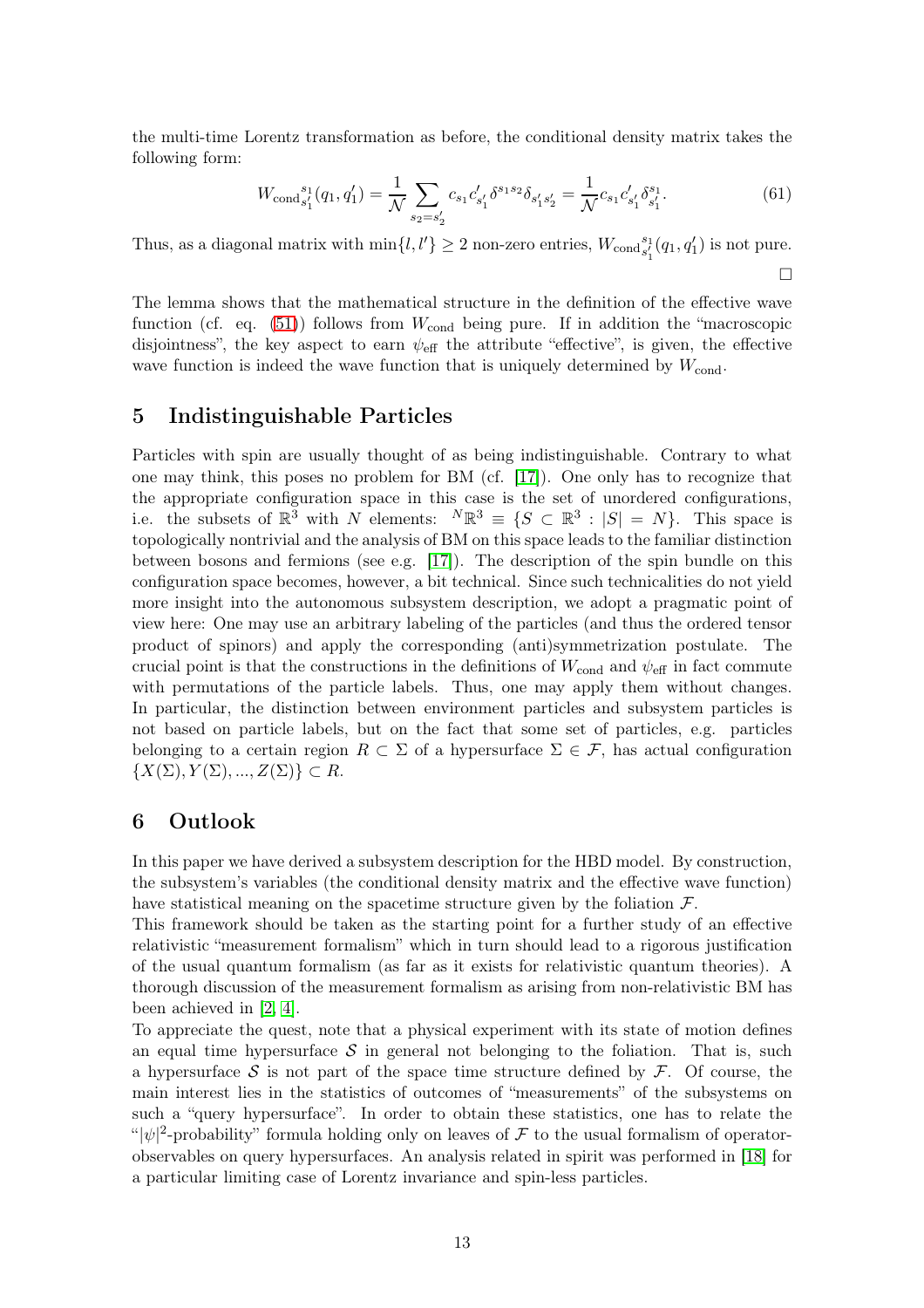#### Acknowledgments

The authors would like to thank Nicola Vona for helpful discussions. This work was partially supported by COST Action MP1006. M.L. gratefully acknowledges financial support by the German National Academic Foundation.

## <span id="page-13-0"></span>References

- <span id="page-13-1"></span>[1] G. Ludwig. Foundations of Quantum Mechanics I. Springer, 1983.
- [2] D. Dürr, S. Goldstein, and N. Zanghì. Quantum Equilibrium and the Role of Operators as Observables in Quantum Theory. Journ. of Stat. Phys., 116:959–1055, 2004. [arXiv:quant-ph/0308038v](http://arxiv.org/abs/quant-ph/0308038)2.
- <span id="page-13-3"></span><span id="page-13-2"></span>[3] D. Bohm and B. J. Hiley. *The undivided universe*. Routledge, 1993.
- <span id="page-13-4"></span>[4] D. Dürr, S. Goldstein, and N. Zanghì. Quantum Physics without Quantum Philosophy. Springer, 2013.
- <span id="page-13-5"></span>[5] D. Dürr and S. Teufel. Bohmian Mechanics. Springer, 2009.
- <span id="page-13-6"></span>[6] P. R. Holland. The Quantum Theory of Motion. Cambridge University Press, 1993.
- <span id="page-13-7"></span>[7] D. Dürr, S. Goldstein, and N. Zanghì. Quantum Equilibrium and the Origin of Absolute Uncertainty. Journ. of Stat. Phys., 67:843–907, 1992. [arXiv:quant-ph/0308039v](http://arxiv.org/abs/quant-ph/0308039)1.
- [8] D. Dürr, S. Goldstein, R. Tumulka, and N. Zanghì. On the Role of Density Matrices in Bohmian Mechanics. Found. Phys., 35(3):449–467, 2005. [arXiv:quant-ph/0311127v](http://arxiv.org/abs/quant-ph/0311127)1.
- <span id="page-13-8"></span>[9] D. Dürr, S. Goldstein, K. Münch-Berndl, and N. Zanghì. Hypersurface Bohm-Dirac models. Phys. Rev. A, 60:2729–2736, 1999. [arXiv:quant-ph/9801070v](http://arxiv.org/abs/quant-ph/9801070)2.
- <span id="page-13-10"></span><span id="page-13-9"></span>[10] P. A. M. Dirac. Relativistic Quantum Mechanics. Proc. R. Soc. Lond. A, 136:453–464, 1932.
- [11] P. A. M. Dirac, V. A. Fock, and B. Podolsky. On Quantum Electrodynamics. In J. Schwinger, editor, Selected Papers on Quantum Electrodynamics, pages 29–40. Dover, 1958.
- <span id="page-13-11"></span>[12] S. Tomonaga. On a Relativistically Invariant Formulation of the Quantum Theory of Wave Fields. In J. Schwinger, editor, Selected Papers on Quantum Electrodynamics, pages 156–168. Dover, 1958.
- <span id="page-13-12"></span>[13] D. Dürr, S. Goldstein, T. Norsen, W. Struyve, and N. Zanghì. Can Bohmian mechanics be made relativistic? Proc. R. Soc. A, 470(2162), 2014. [arXiv:1307.1714v](http://arxiv.org/abs/1307.1714)2.
- <span id="page-13-13"></span>[14] S. Petrat and R. Tumulka. Multi-Time Schrödinger Equations Cannot Contain Interaction Potentials. J. Math. Phys., 55(032302), 2014. [arXiv:1308.1065v](http://arxiv.org/abs/1308.1065)2.
- <span id="page-13-14"></span>[15] S. Petrat and R. Tumulka. Multi-Time Wave Functions for Quantum Field Theory. Ann. Phys., 345:17–54, 2014. [arXiv:1309.0802v](http://arxiv.org/abs/1309.0802)2.
- <span id="page-13-16"></span><span id="page-13-15"></span>[16] B. Thaller. The Dirac Equation. Springer, 2010.
- [17] D. Dürr, S. Goldstein, J. Taylor, R. Tumulka, and N. Zanghì. Topological Factors Derived from Bohmian Mechanics. Ann. Henri Poincaré, 7:791–807, 2006. [arXiv:quant-ph/0601076v](http://arxiv.org/abs/quant-ph/0601076)1.